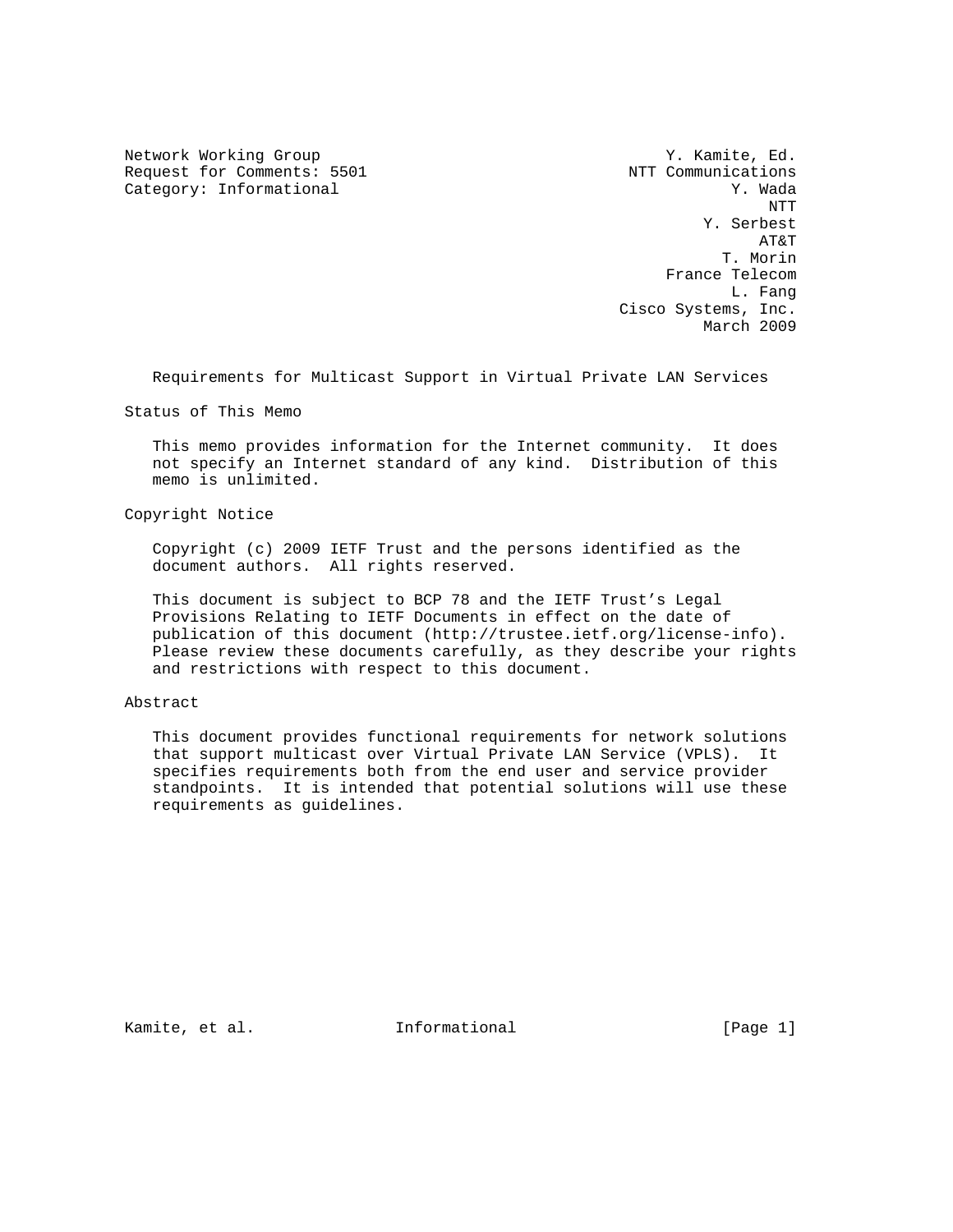| RFC | 55 N |
|-----|------|
|     |      |

|  | Table of Contents |
|--|-------------------|
|  |                   |

| 3.3.1. Two Perspectives of the Service  8            |  |
|------------------------------------------------------|--|
|                                                      |  |
|                                                      |  |
|                                                      |  |
| 4.1.1.1. Multicast and Broadcast 9                   |  |
|                                                      |  |
|                                                      |  |
| 4.1.3. MAC Learning Consideration 11                 |  |
|                                                      |  |
|                                                      |  |
|                                                      |  |
|                                                      |  |
|                                                      |  |
|                                                      |  |
|                                                      |  |
| 5.3. Quality of Service (QoS) 14                     |  |
| 5.4. SLA Parameters Measurement 14                   |  |
|                                                      |  |
| 5.5.1. Isolation from Unicast 15                     |  |
|                                                      |  |
| 5.5.3. Policing and Shaping on Multicast 15          |  |
|                                                      |  |
|                                                      |  |
| 5.8. Protection and Restoration 15                   |  |
|                                                      |  |
| 5.10. Frame Reordering Prevention 16                 |  |
| 5.11. Fate-Sharing between Unicast and Multicast 16  |  |
| 6. Service Provider Network Requirements 18          |  |
|                                                      |  |
| 6.1.1. Trade-Off of Optimality and State Resource 18 |  |
| 6.1.2. Key Metrics for Scalability 19                |  |
|                                                      |  |
| 6.2.1. Tunneling Technologies 20                     |  |
|                                                      |  |
|                                                      |  |
| 6.4. Discovering Related Information 21              |  |
|                                                      |  |

Kamite, et al. 1nformational [Page 2]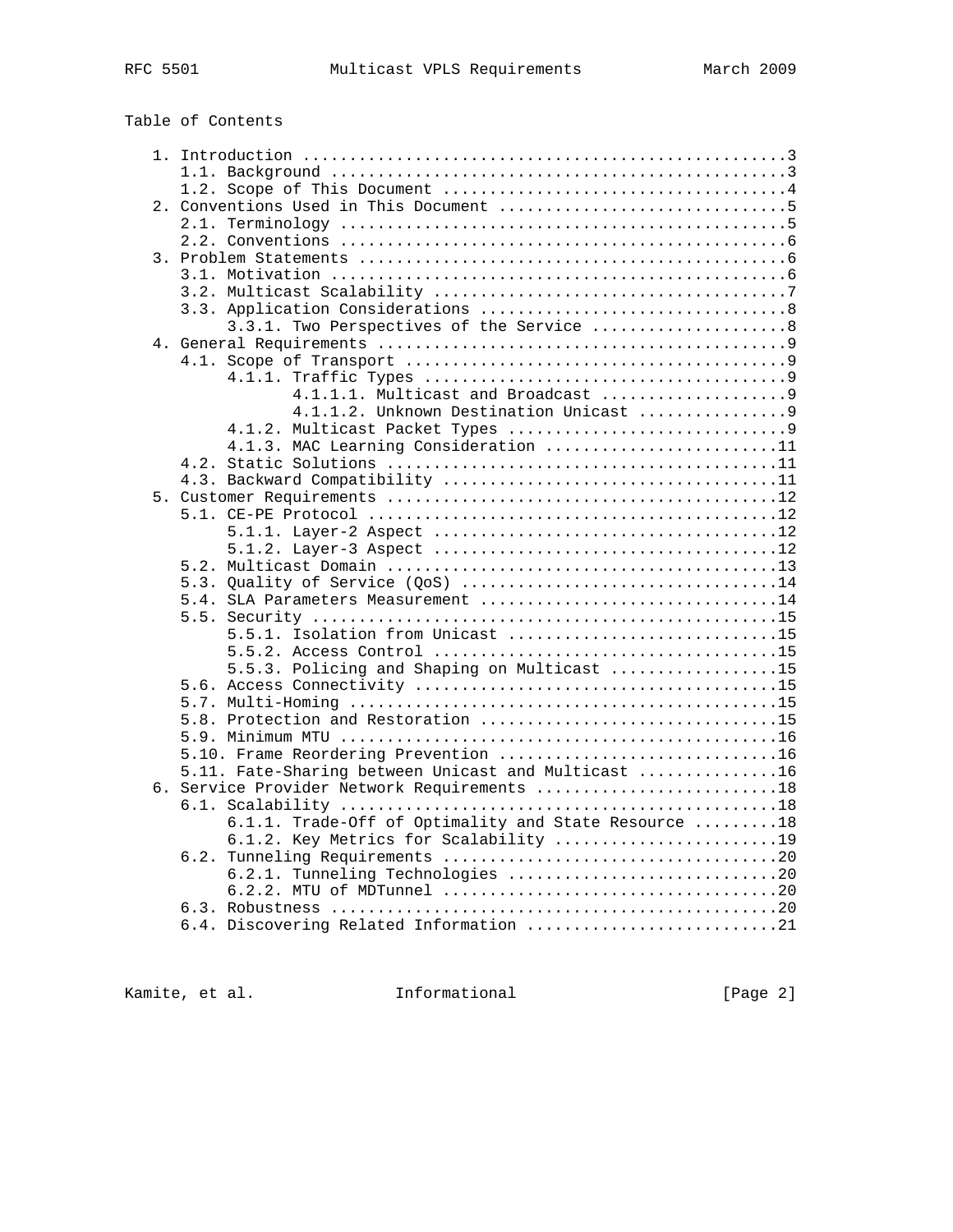|  | 6.5. Operation, Administration, and Maintenance 21 |
|--|----------------------------------------------------|
|  |                                                    |
|  |                                                    |
|  | 6.5.3. Performance Management 22                   |
|  |                                                    |
|  |                                                    |
|  |                                                    |
|  | 6.6.2. Security Requirements 25                    |
|  |                                                    |
|  |                                                    |
|  |                                                    |
|  |                                                    |
|  |                                                    |
|  |                                                    |
|  |                                                    |
|  |                                                    |

#### 1. Introduction

#### 1.1. Background

 VPLS (Virtual Private LAN Service) is a provider service that emulates the full functionality of a traditional Local Area Network (LAN). VPLS interconnects several customer LAN segments over a packet switched network (PSN) backbone, creating a multipoint-to multipoint Ethernet VPN. For customers, their remote LAN segments behave as one single LAN.

 In a VPLS, the provider network emulates a learning bridge, and forwarding takes place based on Ethernet MAC (media access control) learning. Hence, a VPLS requires MAC address learning/aging on a per-PW (pseudowire) basis, where forwarding decisions treat the PW as a "bridge port".

 VPLS is a Layer-2 (L2) service. However, it provides two applications from the customer's point of view:

- LAN Routing application: providing connectivity between customer routers
- LAN Switching application: providing connectivity between customer Ethernet switches

 Thus, in some cases, customers across MAN/WAN have transparent Layer-2 connectivity while their main goal is to run Layer-3 applications within their routing domain. As a result, different requirements arise from their variety of applications.

Kamite, et al. 1nformational [Page 3]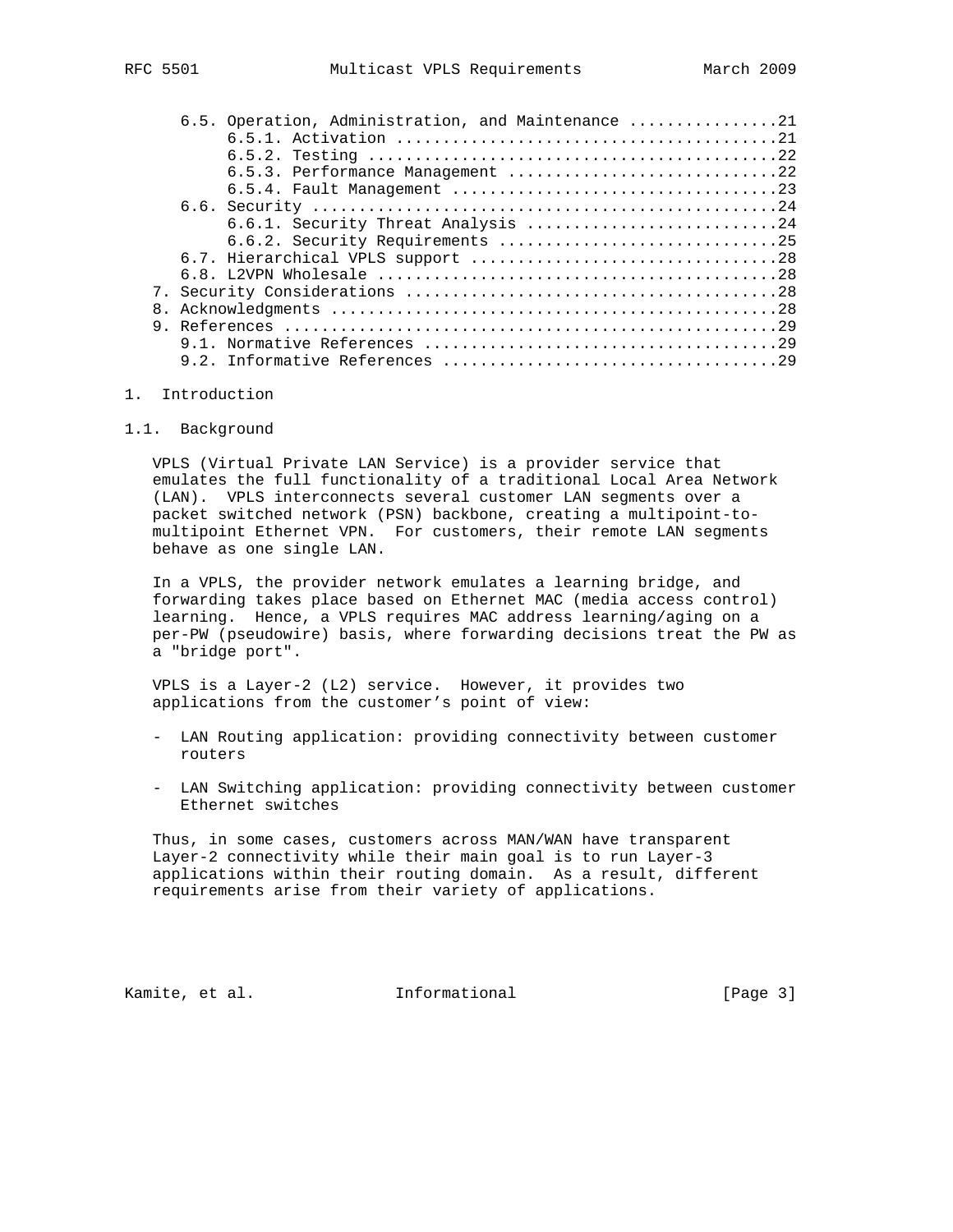Originally, PEs (Provider Edges) in VPLS transport broadcast/ multicast Ethernet frames by replicating all multicast/broadcast frames received from an Attachment Circuit (AC) to all PW's corresponding to a particular Virtual Switching Instance (VSI). Such a technique has the advantage of keeping the P (Provider Router) and PE devices completely unaware of IP multicast-specific issues. Obviously, however, it has quite a few scalability drawbacks in terms of bandwidth consumption, which will lead to increased cost in large scale deployment.

 Meanwhile, there is a growing need for support of multicast-based services such as IP TV. This commercial trend makes it necessary for most VPLS deployments to support multicast more efficiently than before. It is also necessary as customer routers are now likely to be running IP multicast protocols, and those routers are connected to switches that will be handling large amounts of multicast traffic.

 Therefore, it is desirable to have more efficient techniques to support IP multicast over VPLS.

### 1.2. Scope of This Document

 This document provides functional requirements for network solutions that support IP multicast in VPLS [RFC4761] [RFC4762]. It identifies requirements that MAY apply to the existing base VPLS architecture in order to optimize IP multicast. It also complements the generic L2VPN requirements document [RFC4665], by specifying additional requirements specific to the deployment of IP multicast in VPLS.

 The technical specifications are outside the scope of this document. In this document, there is no intent to specify either solution specific details or application-specific requirements. Also, this document does NOT aim to express multicast-inferred requirements that are not specific to VPLS. It does NOT aim to express any requirements for native Ethernet specifications, either.

 This document is proposed as a solution guideline and a checklist of requirements for solutions, by which we will evaluate how each solution satisfies the requirements.

 This document clarifies the needs from both VPLS customer as well as provider standpoints and formulates the problems that should be addressed by technical solutions while staying solution agnostic.

 A technical solution and corresponding service that supports this document's requirements are hereinafter called a "multicast VPLS".

Kamite, et al. 1nformational [Page 4]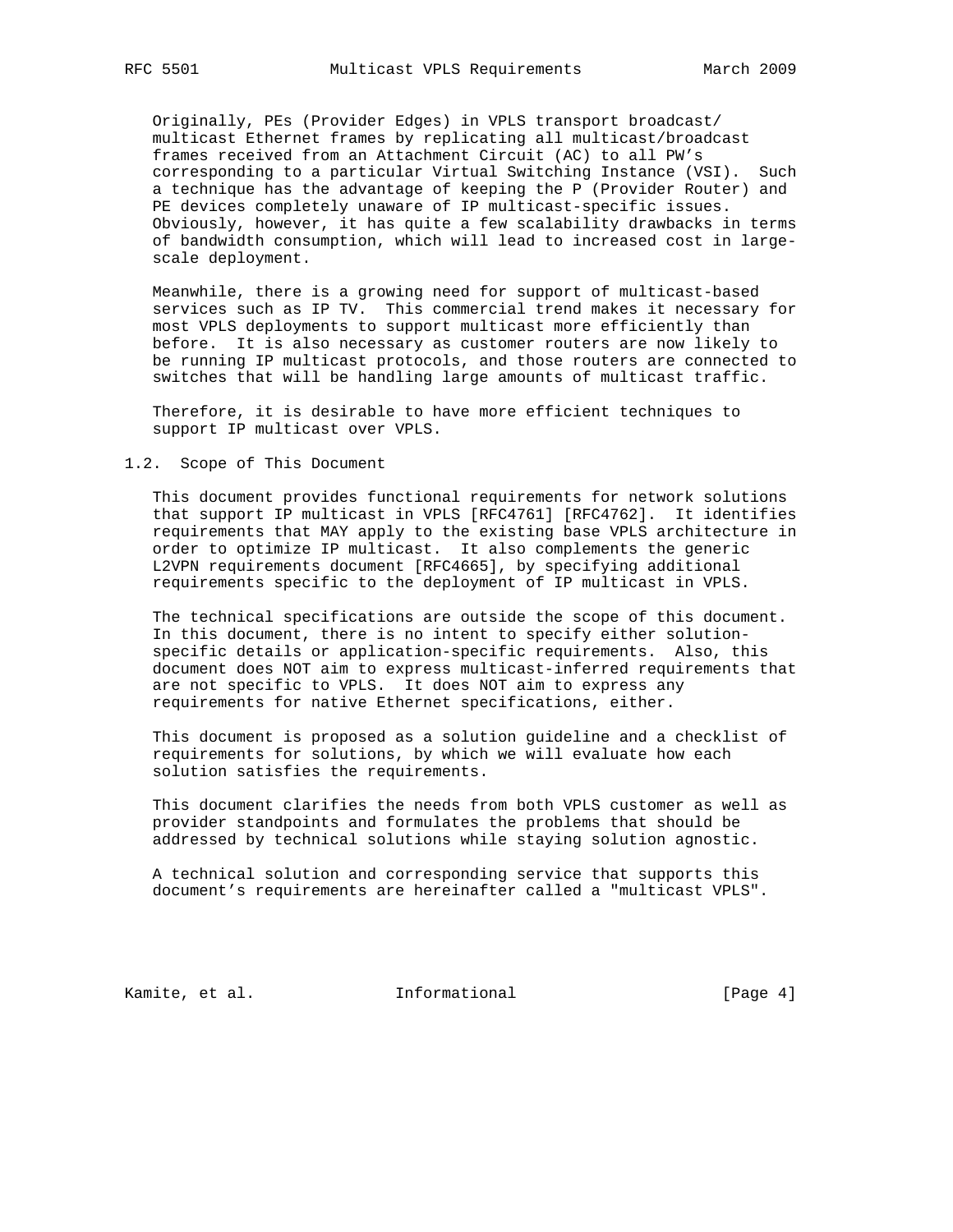2. Conventions Used in This Document

# 2.1. Terminology

 The reader is assumed to be familiar with the terminology, reference models, and taxonomy defined in [RFC4664] and [RFC4665]. For readability purposes, we repeat some of the terms here.

 Moreover, we also propose some other terms needed when IP multicast support in VPLS is discussed.

- ASM: Any Source Multicast. One of the two multicast service models where each corresponding service can have an arbitrary number of senders.
- G: denotes a multicast group.
- MDTunnel: Multicast Distribution Tunnel, the means by which the customer's multicast traffic will be conveyed across the Service Provider (SP) network. This is meant in a generic way: such tunnels can be point-to-point, point-to-multipoint, or multipoint to-multipoint. Although this definition may seem to assume that distribution tunnels are unidirectional, the wording encompasses bidirectional tunnels as well.
- Multicast Channel: In the multicast SSM (Source Specific Multicast) model [RFC4607], a "multicast channel" designates traffic from a specific source S to a multicast group G. Also denominated as "(S,G)".
- Multicast domain: An area in which multicast data is transmitted. In this document, this term has a generic meaning that can refer to Layer-2 and Layer-3. Generally, the Layer-3 multicast domain is determined by the Layer-3 multicast protocol used to establish reachability between all potential receivers in the corresponding domain. The Layer-2 multicast domain can be the same as the Layer-2 broadcast domain (i.e., VLAN), but it may be restricted to being smaller than the Layer-2 broadcast domain if an additional control protocol is used.
- CE: Customer Edge Device.
- PE: Provider Edge.
- P: Provider Router.
- S: denotes a multicast source.

Kamite, et al. **Informational** [Page 5]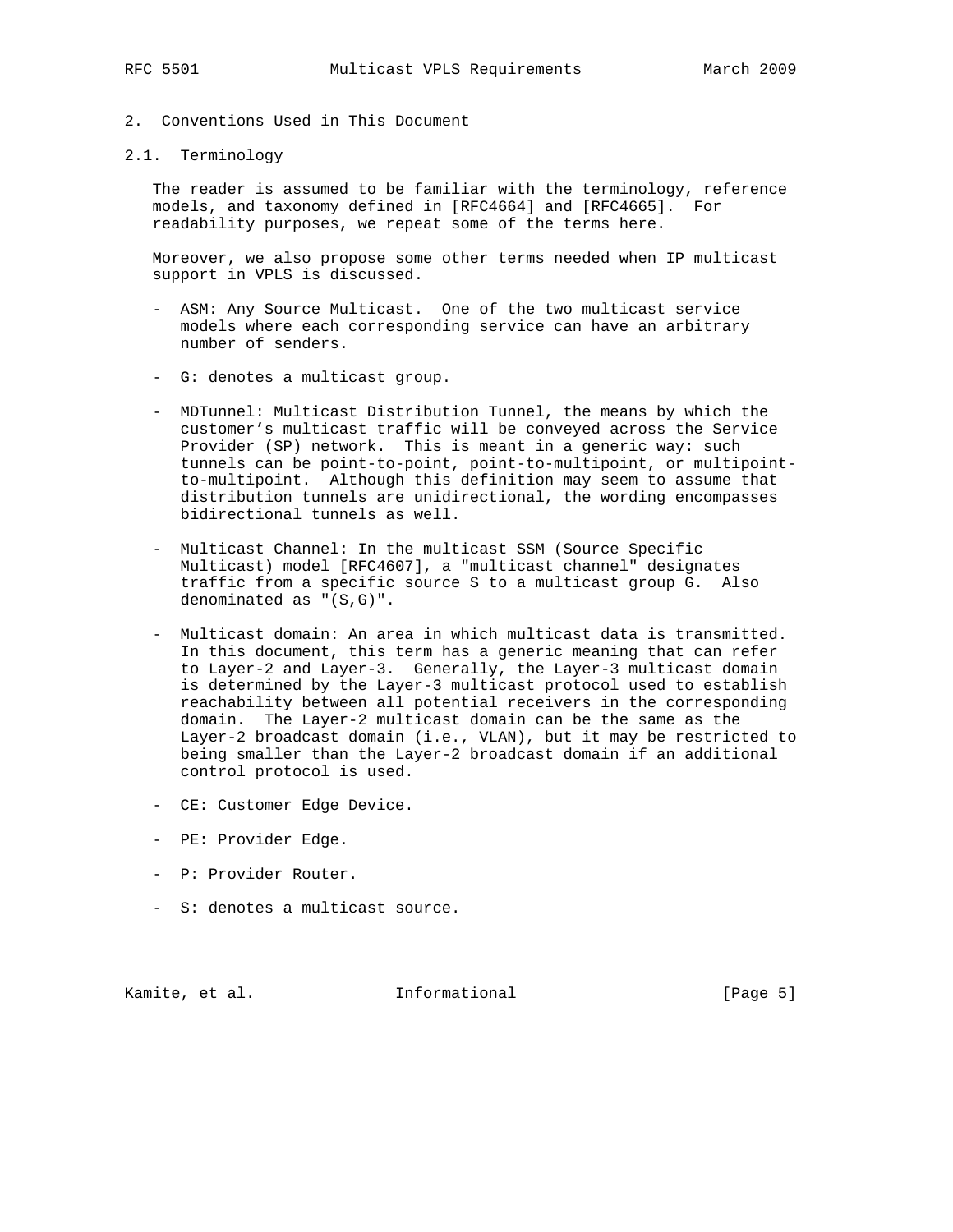- SP: Service Provider.
- SSM: Source Specific Multicast. One of the two multicast service models where each corresponding service relies upon the use of a single source.
- U-PE/N-PE: The device closest to the customer/user is called the User-facing PE (U-PE) and the device closest to the core network is called the Network-facing PE (N-PE).
- VPLS instance: A service entity manageable in VPLS architecture. All CE devices participating in a single VPLS instance appear to be on the same LAN, composing a VPN across the SP's network. A VPLS instance corresponds to a group of VSIs that are interconnected using PWs (pseudowires).
- VSI: Virtual Switching Instance. A VSI is a logical entity in a PE that maps multiple ACs (Attachment Circuits) to multiple PWs. The VSI is populated in much the same way as a standard bridge populates its forwarding table. Each PE device may have multiple VSIs, where each VSI belongs to a different VPLS instance.

## 2.2. Conventions

 The key words "MUST", "MUST NOT", "REQUIRED", "SHALL", "SHALL NOT", "SHOULD", "SHOULD NOT", "RECOMMENDED", "MAY", and "OPTIONAL" in this document are to be interpreted as described in [RFC2119] .

3. Problem Statements

#### 3.1. Motivation

 Today, many kinds of IP multicast services are becoming available. Over their Layer-2 VPN service, particularly over VPLS, customers would often like to operate their multicast applications to remote sites. Also, VPN service providers using an IP-based network expect that such Layer-2 network infrastructure will efficiently support multicast data traffic.

 However, VPLS has a shortcoming as it relates to multicast scalability as mentioned below because of the replication mechanisms intrinsic to the original architecture. Accordingly, the primary goal for technical solutions is to solve this issue partially or completely, and provide efficient ways to support IP multicast services over VPLS.

Kamite, et al. **Informational** [Page 6]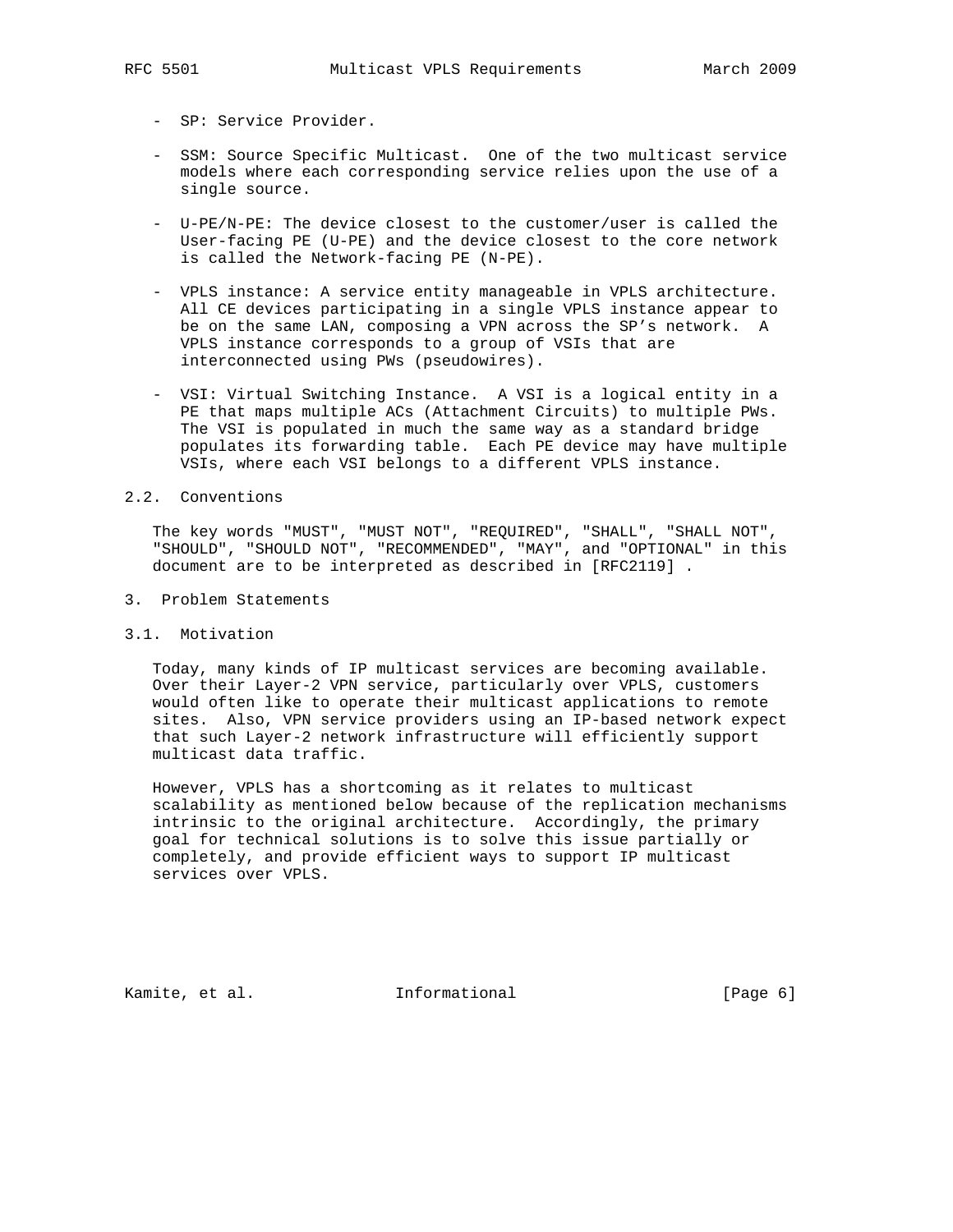### 3.2. Multicast Scalability

 In VPLS, replication occurs at an ingress PE (in the hierarchical VPLS (H-VPLS) case, at N-PE) when a CE sends (1) Broadcast, (2) Multicast, or (3) Unknown destination unicast. There are two well known issues with this approach:

Issue A: Replication to non-member site:

 In cases (1) and (3), the upstream PE has to transmit packets to all of the downstream PEs that belong to the common VPLS instance. You cannot decrease the number of members, so this is basically an inevitable situation for most VPLS deployments.

 In case (2), however, there is an issue that multicast traffic is sent to sites with no members. Usually, this is caused when the upstream PE does not maintain downstream membership information. The upstream PE simply floods frames to all downstream PEs, and the downstream PEs forward them to directly connected CEs; however, those CEs might not be the members of any multicast group. From the perspective of customers, they might suffer from pressure on their own resources due to unnecessary traffic. From the perspective of SPs, they would not like wasteful over provisioning to cover such traffic.

Issue B: Replication of PWs on shared physical path:

 In VPLS, a VSI associated with each VPLS instance behaves as a logical emulated bridge that can transport Ethernet across the PSN backbone using PWs. In principle, PWs are designed for unicast traffic.

 In all cases, (1), (2), and (3), Ethernet frames are replicated on one or more PWs that belong to that VSI. This replication is often inefficient in terms of bandwidth usage if those PWs are traversing shared physical links in the backbone.

 For instance, suppose there are 20 remote PEs belonging to a particular VPLS instance, and all PWs happen to be traversing over the same link from one local PE to its next-hop P. In this case, even if a CE sends 50 Mbps to the local PE, the total bandwidth of that link will be to 1000 Mbps.

 Note that while traditional 802.1D Ethernet switches replicate broadcast/multicast flows once at most per output interface, VPLS often needs to transmit one or more flows duplicated over the same output interface.

Kamite, et al. **Informational** [Page 7]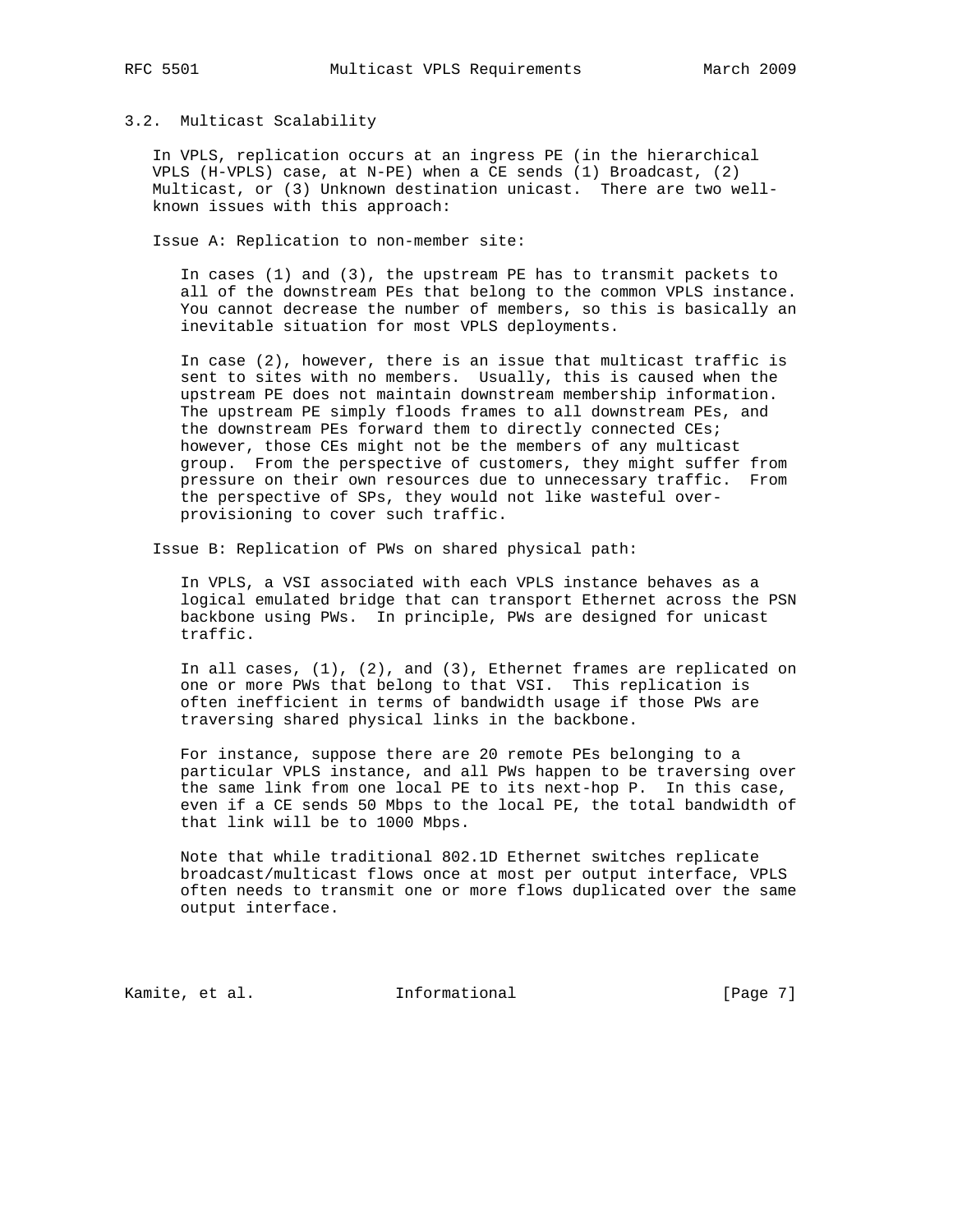From the perspective of customers, there is no serious issue because they do not know what happens in the core. However, from the perspective of SPs, unnecessary replication brings the risk of resource exhaustion when the number of PWs increases.

 In both Issues A and B, these undesirable situations will become obvious with the wide-spread use of IP multicast applications by customers. Naturally, the problem will become more serious as the number of sites grows. In other words, there are concerns over the scalability of multicast in VPLS today.

- 3.3. Application Considerations
- 3.3.1. Two Perspectives of the Service

 When it comes to IP multicast over VPLS, there are two different aspects in terms of service provisioning. They are closely related to the functional requirements from two technical standpoints:

Layer-2 and Layer-3.

- Native Ethernet service aspect

 This aspect mainly affects Ethernet network service operators. Their main interest is to solve the issue that existing VPLS deployments cannot always handle multicast/broadcast frames efficiently.

 Today, wide-area Ethernet services are becoming popular, and VPLS can be utilized to provide wide-area LAN services. As customers come to use various kinds of content distribution applications that use IP multicast (or other protocols that lead to multicast/ broadcast in the Ethernet layer), the total amount of traffic will also grow. In addition, considerations of Operations, Administration, and Management (OAM), security and other related points in multicast in view of Layer-2 are important.

 In such circumstances, the native VPLS specification would not always be satisfactory if multicast traffic is more dominant in total resource utilization than before. The scalability issues mentioned in the previous section are expected to be solved.

- IP multicast service aspect

 This aspect mainly affects both IP service providers and end users. Their main interest is to provide IP multicast services transparently but effectively by means of VPLS as a network infrastructure.

Kamite, et al. 1nformational 1999 [Page 8]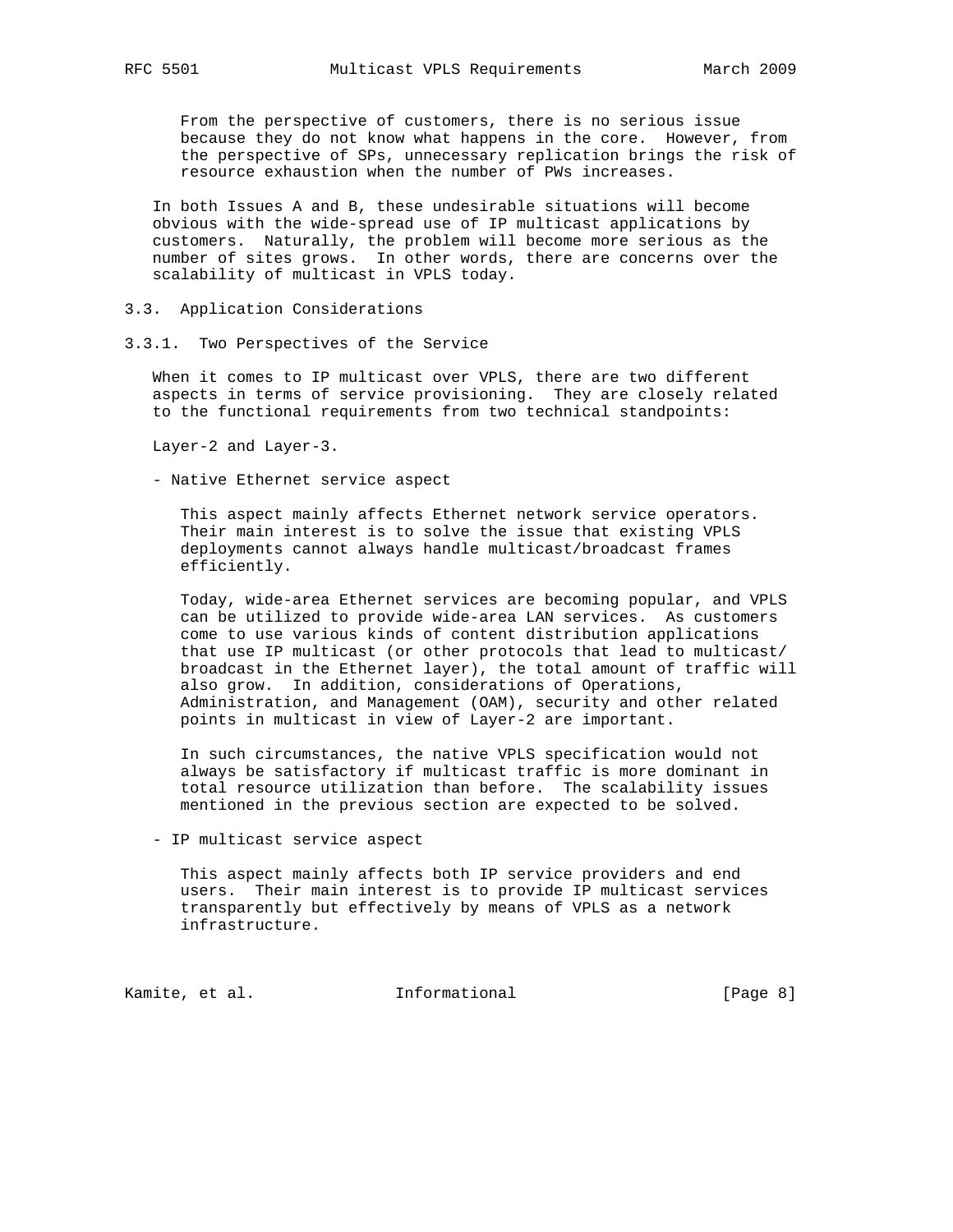SPs might expect VPLS as an access/metro network to deliver multicast traffic (such as Triple-play (Video, Voice, Data) and Multicast IP VPNs) in an efficient way.

4. General Requirements

 We assume the basic requirements for VPLS written in [RFC4665] are fulfilled unless otherwise specified in this document.

- 4.1. Scope of Transport
- 4.1.1. Traffic Types
- 4.1.1.1. Multicast and Broadcast

 As described before, any solution is expected to have mechanisms for efficient transport of IP multicast. Multicast is related to both Issues A and B (see Section 3.2); however, broadcast is related to Issue B only because it does not need membership control.

- A multicast VPLS solution SHOULD attempt to solve both Issues A and B, if possible. However, since some applications prioritize solving one issue over the other, the solution MUST identify which Issue (A or B) it is attempting to solve. The solution SHOULD provide a basis for evaluating how well it solves the issue(s) it is targeting, if it is providing an approximate solution.
- 4.1.1.2. Unknown Destination Unicast

 Unknown destination MAC unicast requires flooding, but its characteristics are quite different from multicast/broadcast. When the unicast MAC address is learned, the PE changes its forwarding behavior from flooding over all PWs into sending over one PW. Thereby, it will require different technical studies from multicast/ broadcast, which is out of scope of this document.

4.1.2. Multicast Packet Types

 Ethernet multicast is used for conveying Layer-3 multicast data. When IP multicast is encapsulated by an Ethernet frame, the IP multicast group address is mapped to the Ethernet destination MAC address. In IPv4, the mapping uses the lower 23 bits of the (32-bit) IPv4 multicast address and places them as the lower 23 bits of a destination MAC address with the fixed header of 01-00-5E in hex. Since this mapping is ambiguous (i.e., there is a multiplicity of 1 Ethernet address to 32 IPv4 addresses), MAC-based forwarding is not ideal for IP multicast because some hosts might possibly receive packets they are not interested in, which is inefficient in traffic

Kamite, et al. 1nformational 1999 [Page 9]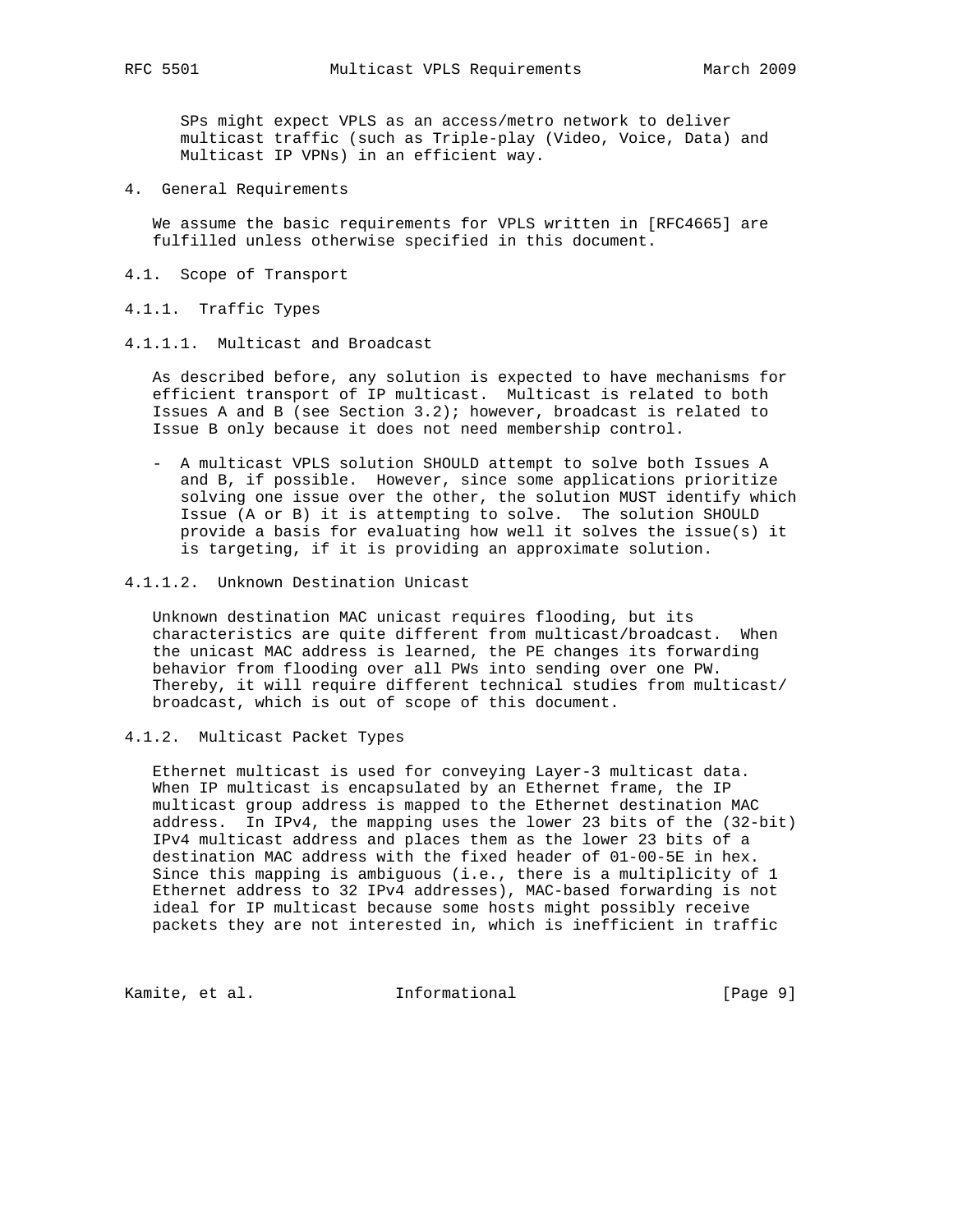delivery and has an impact on security. On the other hand, if the solution tracks IP addresses rather than MAC addresses, this concern can be prevented. The drawback of this approach is, however, that the network administration becomes slightly more complicated.

 Ethernet multicast is also used for Layer-2 control frames. For example, BPDU (Bridge Protocol Data Unit) for IEEE 802.1D Spanning Trees uses a multicast destination MAC address (01-80-C2-00-00-00). Also, some of IEEE 802.1ag [802.1ag] Connectivity Fault Management (CFM) messages use a multicast destination MAC address dependent on their message type and application. From the perspective of IP multicast, however, it is necessary in VPLS to flood such control frames to all participating CEs, without requiring any membership controls.

 As for a multicast VPLS solution, it can only use Ethernet-related information, if you stand by the strict application of the basic requirement: "a L2VPN service SHOULD be agnostic to customer's Layer 3 traffic" [RFC4665]. This means no Layer-3 information should be checked for transport. However, it is obvious this is an impediment to solve Issue A.

 Consequently, a multicast VPLS can be allowed to make use of some Layer-3-related supplementary information in order to improve transport efficiency. In fact, today's LAN-switch implementations often support such approaches and snoop upper-layer protocols and examine IP multicast memberships (e.g., Protocol Independent Multicast (PIM) snooping and IGMP/MLD (Multicast Listener Discovery) snooping [RFC4541]). This will implicitly suggest that VPLS may adopt similar techniques although this document does NOT state Layer-3 snooping is mandatory. If such an approach is taken, careful consideration of Layer-3 state maintenance is necessary. In addition, note that snooping approaches sometimes have disadvantages in the system's transparency; that is, one particular protocol's snooping solution might hinder other (especially future) protocol's working (e.g., an IGMPv2-snooping switch vs. a new IGMPv3-snooping one). Also, note that there are potential alternatives to snooping:

- Static configuration of multicast Ethernet addresses and ports/ interfaces.
- Multicast control protocol based on Layer-2 technology that signals mappings of multicast addresses to ports/interfaces, such as Generic Attribute Registration Protocol / GARP Multicast Registration Protocol (GARP/GMRP) [802.1D], Cisco Group Management Protocol [CGMP], and Router-port Group Management Protocol (RGMP) [RFC3488].

Kamite, et al. 1nformational [Page 10]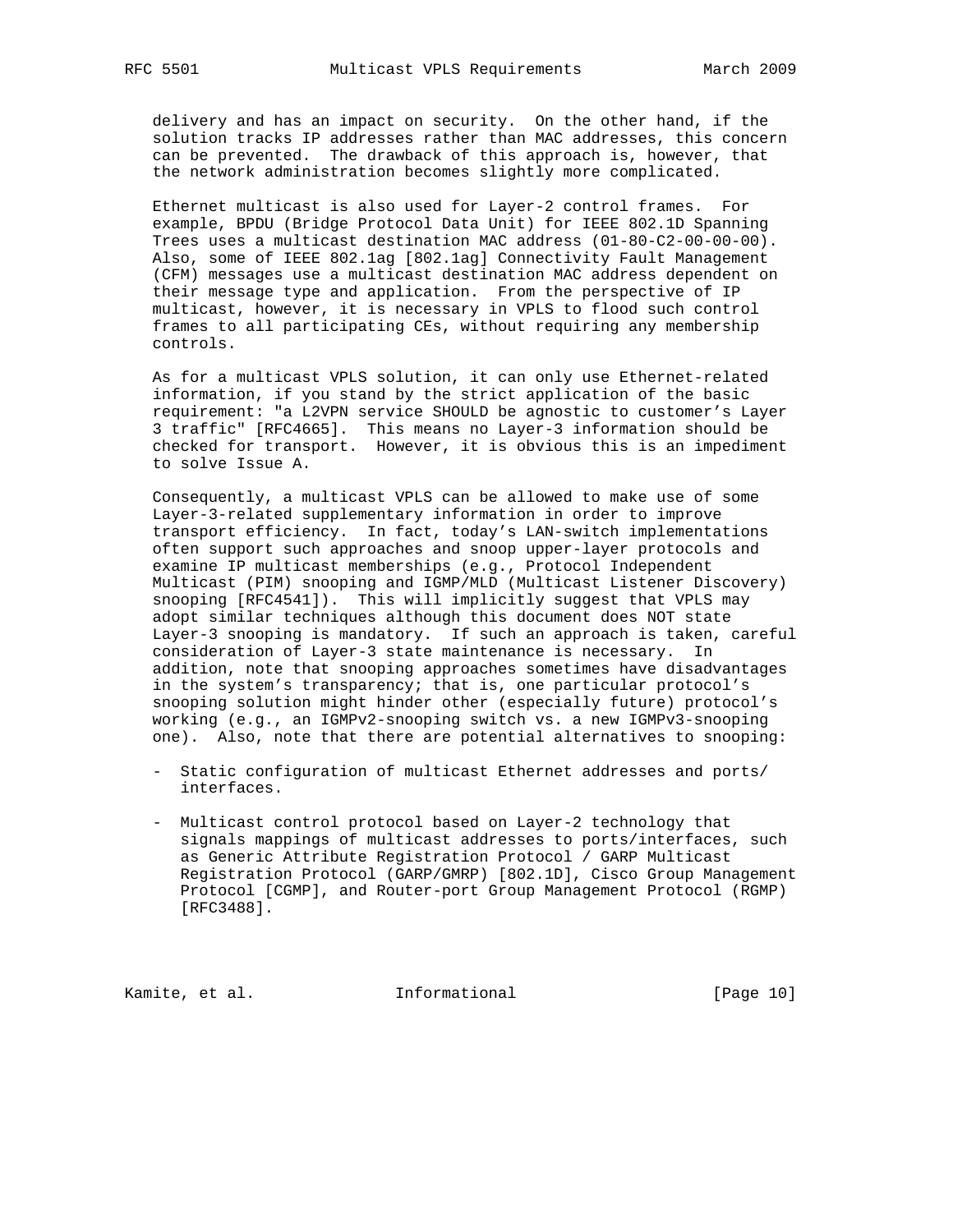On the basis described above, general requirements about packet types are given as follows:

- A solution SHOULD support a way to facilitate IP multicast forwarding of the customers. It MAY observe Layer-3 information (i.e., multicast routing protocols and state) to the degree necessary, but any information irrelevant to multicast transport SHOULD NOT be consulted.
- In a solution, Layer-2 control frames (e.g., BPDU, 802.1ag CFM) SHOULD be flooded to all PE/CEs in a common VPLS instance. A solution SHOULD NOT change or limit the flooding scope to remote PE/CEs in terms of end-point reachability.
- In a solution, Layer-2 frames that encapsulate Layer-3 multicast control packets (e.g., PIM, IGMP (for IPv4), and MLD (for IPv6)) MAY be flooded only to relevant members, with the goal of limiting flooding scope. However, Layer-2 frames that encapsulate other Layer-3 control packets (e.g., OSPF, IS-IS) SHOULD be flooded to all PE/CEs in a VPLS instance.

### 4.1.3. MAC Learning Consideration

 In a common VPLS architecture, MAC learning is carried out by PEs based on the incoming frame's source MAC address, independently of the destination MAC address (i.e., regardless of whether it is unicast, multicast, or broadcast). This is the case with the multicast VPLS solution's environment too. In this document, the improvement of MAC learning scalability is beyond the scope. It will be covered in future work.

4.2. Static Solutions

 A solution SHOULD allow static configuration to account for various operator policies, where the logical multicast topology does not change dynamically in conjunction with a customer's multicast routing.

4.3. Backward Compatibility

 A solution SHOULD be backward compatible with the existing VPLS solution. It SHOULD allow a case where a common VPLS instance is composed of both PEs supporting the solution and PEs not supporting it, and the multicast optimization (both forwarding and receiving) is achieved between the compliant PEs.

Kamite, et al. **Informational** [Page 11]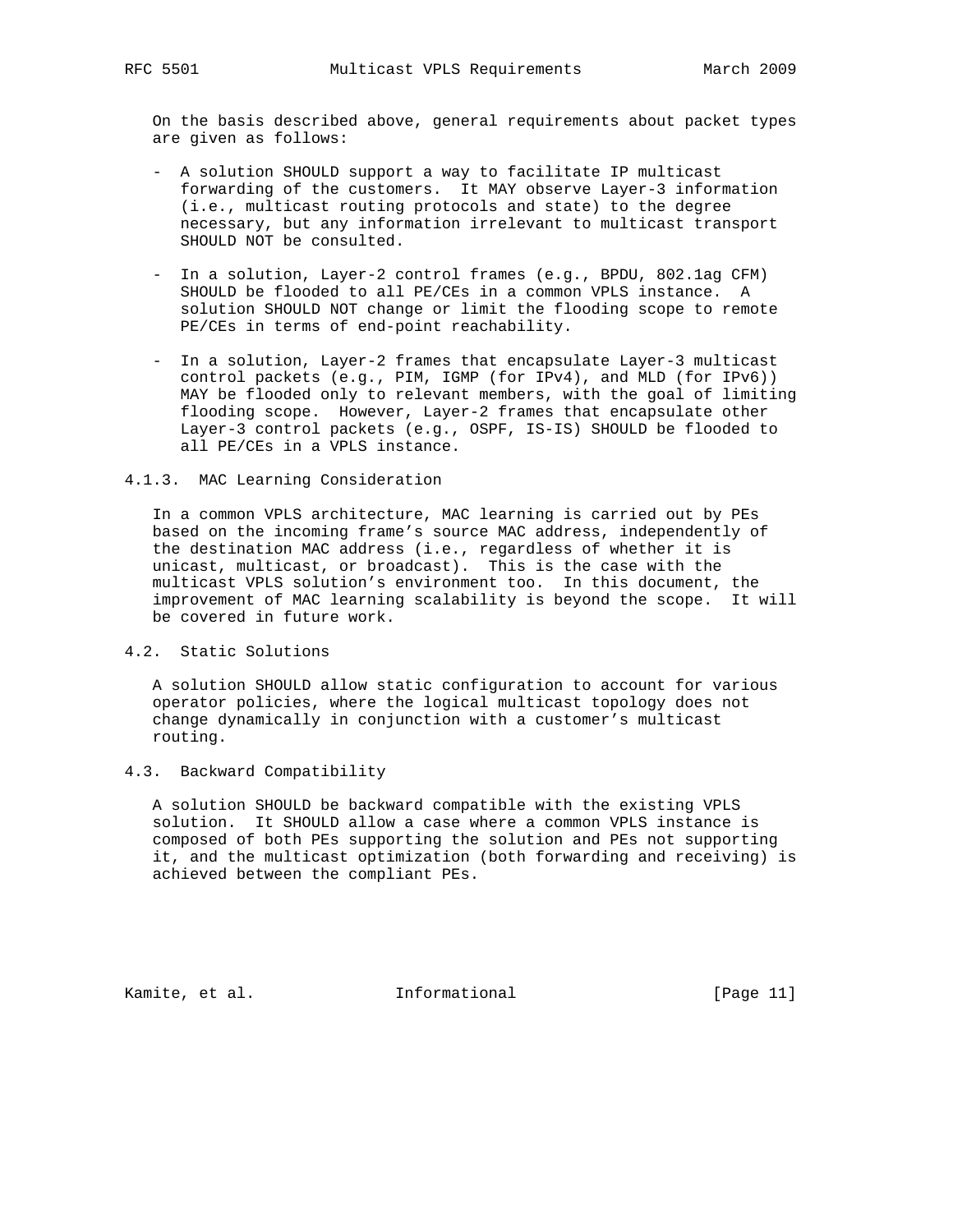Note again that the existing VPLS solutions already have a simple flooding capability. Thus, this backward compatibility will give customers and SPs the improved efficiency of multicast forwarding incrementally as the solution is deployed.

- 5. Customer Requirements
- 5.1. CE-PE Protocol
- 5.1.1. Layer-2 Aspect

 A solution SHOULD allow transparent operation of Ethernet control protocols employed by customers (e.g., Spanning Tree Protocol [802.1D]) and their seamless operation with multicast data transport.

 Solutions MAY examine Ethernet multicast control frames for the purpose of efficient dynamic transport (e.g., GARP/GMRP [802.1D]). However, solutions MUST NOT assume all CEs are always running such protocols (typically in the case where a CE is a router and is not aware of Layer-2 details).

 A whole Layer-2 multicast frame (whether for data or control) SHOULD NOT be altered from a CE to  $CE(s)$  EXCEPT for the VLAN ID field, ensuring that it is transparently transported. If VLAN IDs are assigned by the SP, they can be altered. Note, however, when VLAN IDs are changed, Layer-2 protocols may be broken in some cases, such as Multiple Spanning Trees [802.1s]. Also, if the Layer-2 frame is encapsulating a Layer-3 multicast control packet (e.g., PIM/IGMP) and customers allow it to be regenerated at the PE (aka proxy: see Section 5.1.2), then the MAC address for that frame MAY be altered to the minimum necessary (e.g., use PE's own MAC address as a source).

#### 5.1.2. Layer-3 Aspect

 Again, a solution MAY examine the customer's Layer-3 multicast protocol packets for the purpose of efficient and dynamic transport. If it does, supported protocols SHOULD include:

- o PIM-SM (Sparse Mode) [RFC4601], PIM-SSM (Source-Specific Multicast) [RFC4607], bidirectional PIM [RFC5015], and PIM-DM (Dense Mode) [RFC3973].
- o IGMP (v1 [RFC1112], v2 [RFC2236], and v3 [RFC3376]) (for IPv4 solutions).
- o Multicast Listener Discovery Protocol (MLD) (v1 [RFC2710] and v2 [RFC3810]) (for IPv6 solutions).

Kamite, et al. 1nformational [Page 12]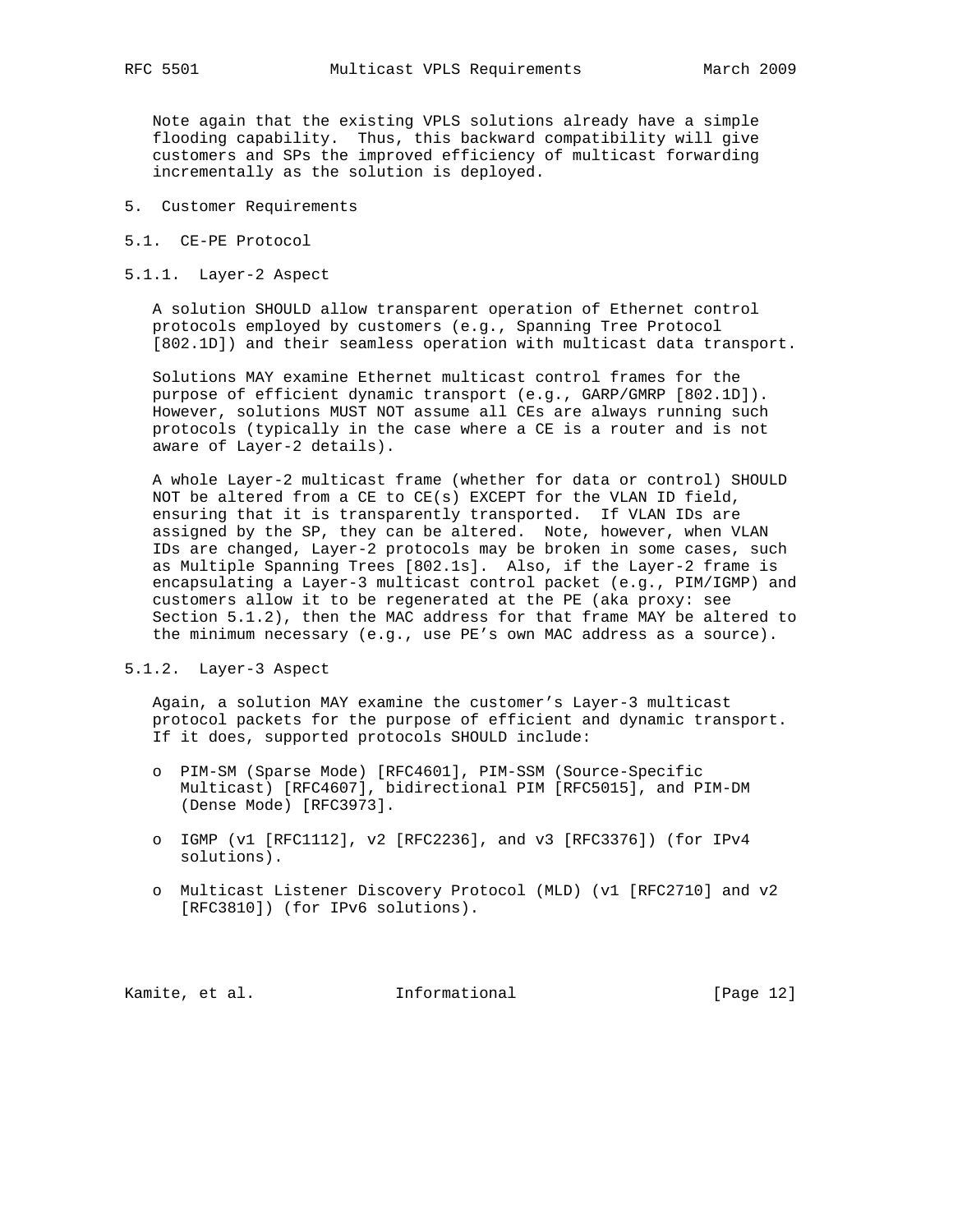A solution MUST NOT require any special Layer-3 multicast protocol packet processing by the end users. However, it MAY require some configuration changes (e.g., turning explicit tracking on/off in the PIM).

 A whole Layer-3 multicast packet (whether for data or control), which is encapsulated inside a Layer-2 frame, SHOULD NOT be altered from a CE to  $CE(s)$ , ensuring that it is transparently transported. However, as for Layer-3 multicast control (like PIM Join/Prune/Hello and IGMP Query/Report packet), it MAY be altered to the minimum necessary if such partial non-transparency is acceptable from point of view of the multicast service. Similarly, a PE MAY consume such Layer-3 multicast control packets and regenerate an entirely new packet if partial non-transparency is acceptable with legitimate reason for customers (aka proxy).

5.2. Multicast Domain

 As noted in Section 2.1, the term "multicast domain" is used in a generic context for Layer-2 and Layer-3.

 A solution SHOULD NOT alter the boundaries of customer multicast domains. It MUST ensure that the provided Ethernet multicast domain always encompasses the corresponding customer Layer-3 multicast domain.

 A solution SHOULD optimize those domains' coverage sizes, i.e., a solution SHOULD ensure that unnecessary traffic is not sent to CEs with no members. Ideally, the provided domain size will be close to that of the customer's Layer-3 multicast membership distribution; however, it is OPTIONAL to achieve such absolute optimality from the perspective of Layer-3.

 If a customer uses VLANs and a VLAN ID as a service delimiter (i.e., each VPLS instance is represented by a unique customer VLAN tag carried by a frame through the User Network Interface (UNI) port), a solution MUST provide a separate multicast domain for each VLAN ID. Note that if VLAN ID translation is provided (i.e., if a customer VLAN at one site is mapped into a different customer VLAN at a different site), multicast domains will be created per set of VLAN IDs that are associated with translation.

 If a customer uses VLANs but a VLAN ID is not a service delimiter (i.e., the VPN disregards customer VLAN IDs), a solution MAY provide a separate multicast domain for each VLAN ID. An SP is not mandatorily required to provide a separate multicast domain for each VLAN ID, but it may be considered beneficial to do so.

Kamite, et al. 1nformational [Page 13]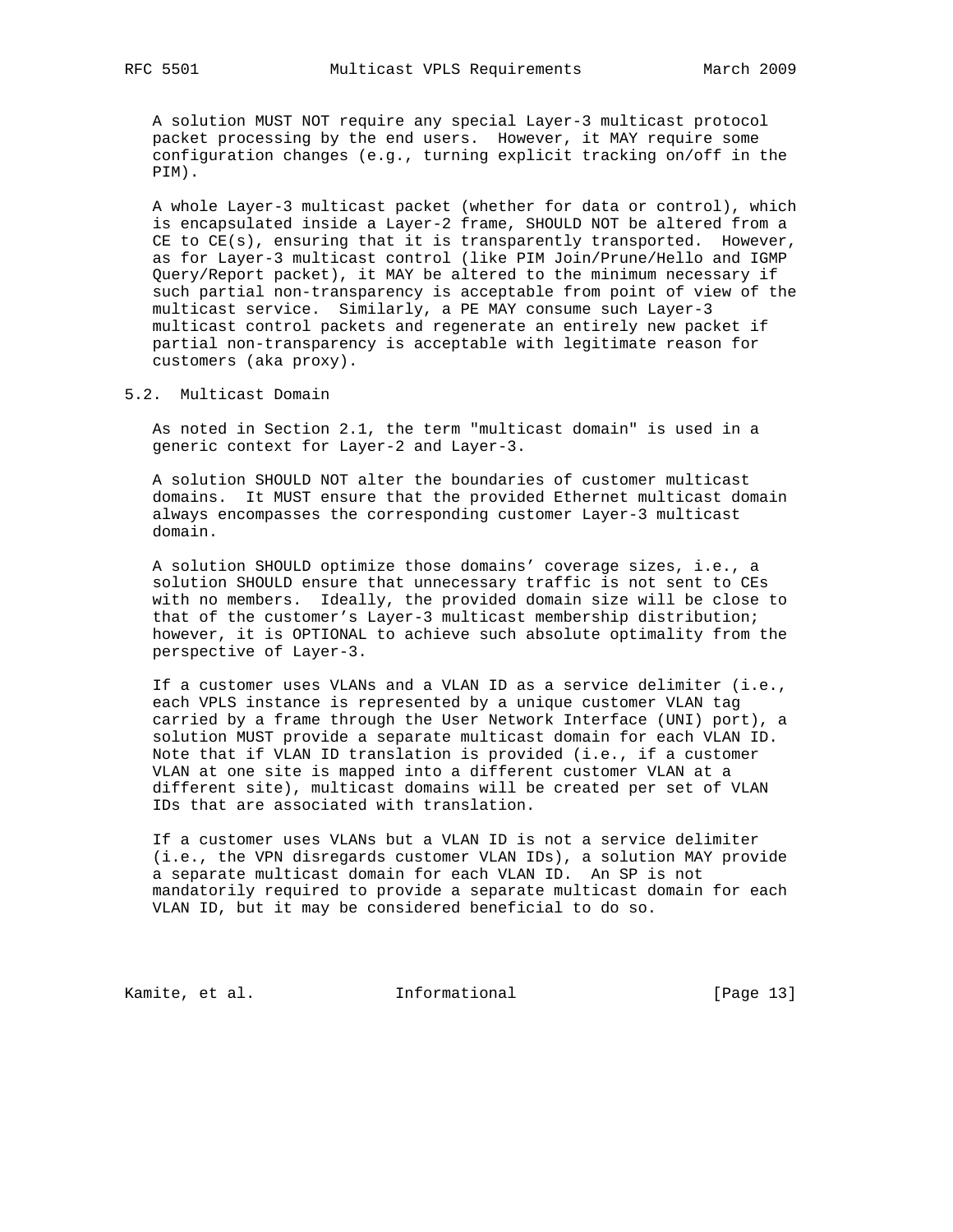A solution MAY build multicast domains based on Ethernet MAC addresses. It MAY also build multicast domains based on the IP addresses inside Ethernet frames. That is, PEs in each VPLS instance might control forwarding behavior and provide different multicast frame reachability depending on each MAC/IP destination address separately. If IP multicast channels are fully considered in a solution, the provided domain size will be closer to actual channel reachability.

### 5.3. Quality of Service (QoS)

 Customers require that multicast quality of service MUST be at least on par with what exists for unicast traffic. Moreover, as multicast is often used to deliver high-quality services such as TV broadcast, delay-, jitter-, and loss-sensitive traffic MUST be supported over multicast VPLS.

 To accomplish this, the solution MAY have additional features to support high QoS such as bandwidth reservation and flow admission control. Also, multicast VPLS deployment SHALL benefit from IEEE 802.1p Class-of-Service (CoS) techniques [802.1D] and Diffserv [RFC2475] mechanisms.

 Moreover, multicast traffic SHOULD NOT affect the QoS that unicast traffic receives and vice versa. That is, separation of multicast and unicast traffic in terms of QoS is necessary.

#### 5.4. SLA Parameters Measurement

 Since SLA parameters are part of the service sold to customers, they simply want to verify their application performance by measuring the parameters SP(s) provide.

 Multicast specific characteristics that may be monitored are, for instance, multicast statistics per stream (e.g., total/incoming/ outgoing/dropped traffic by period of time), one-way delay, jitter and group join/leave delay (time to start receiving traffic from a multicast group across the VPN since the join/leave was issued). An operator may also wish to compare the difference in one-way delay for a solitary multicast group/stream from a single, source PE to multiple receiver PEs.

 A solution SHOULD provide these parameters with Ethernet multicast group level granularity. (For example, a multicast MAC address will be one of those entries for classifying flows with statistics, delay, and so on.) However, if a solution is aimed at IP multicast transport efficiency, it MAY support IP multicast-level granularity.

Kamite, et al. 1nformational 1999 [Page 14]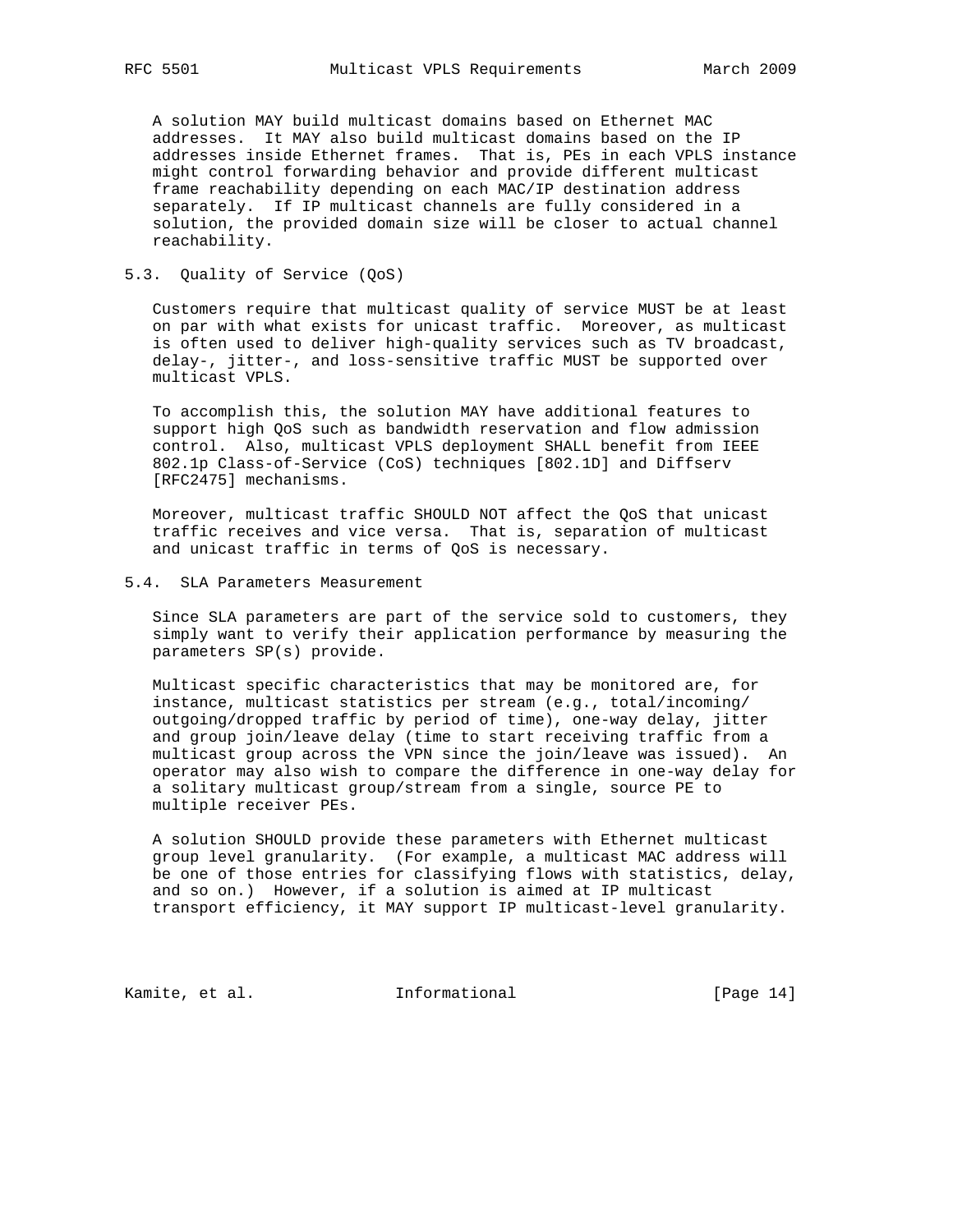(For example, multicast IP address/channel will be entries for latency time.)

 In order to monitor them, standard interfaces for statistics gathering SHOULD also be provided (e.g., standard Simple Network Management Protocol (SNMP) MIB Modules).

#### 5.5. Security

 A solution MUST provide customers with architectures that give the same level of security both for unicast and multicast.

5.5.1. Isolation from Unicast

 Solutions SHOULD NOT affect any forwarding information base, throughput, or resiliency, etc., of unicast frames; that is, they SHOULD provide isolation from unicast.

5.5.2. Access Control

 A solution MAY filter multicast traffic inside a VPLS, upon the request of an individual customer, (for example, MAC/VLAN filtering, IP multicast channel filtering, etc.).

5.5.3. Policing and Shaping on Multicast

 A solution SHOULD support policing and shaping multicast traffic on a per-customer basis and on a per-AC (Attachment Circuit) basis. This is intended to prevent multicast traffic from exhausting resources for unicast inside a common customer's VPN. This might also be beneficial for QoS separation (see Section 5.3).

5.6. Access Connectivity

 First and foremost, various physical connectivity types described in [RFC4665] MUST be supported.

# 5.7. Multi-Homing

 A multicast VPLS MUST allow a situation in which a CE is dual-homed to two different SPs via diverse access networks -- one is supporting multicast VPLS but the other is not supporting it, (because it is an existing VPLS or 802.1Q/QinQ network).

5.8. Protection and Restoration

 A multicast VPLS infrastructure SHOULD allow redundant paths to assure high availability.

Kamite, et al. **Informational** [Page 15]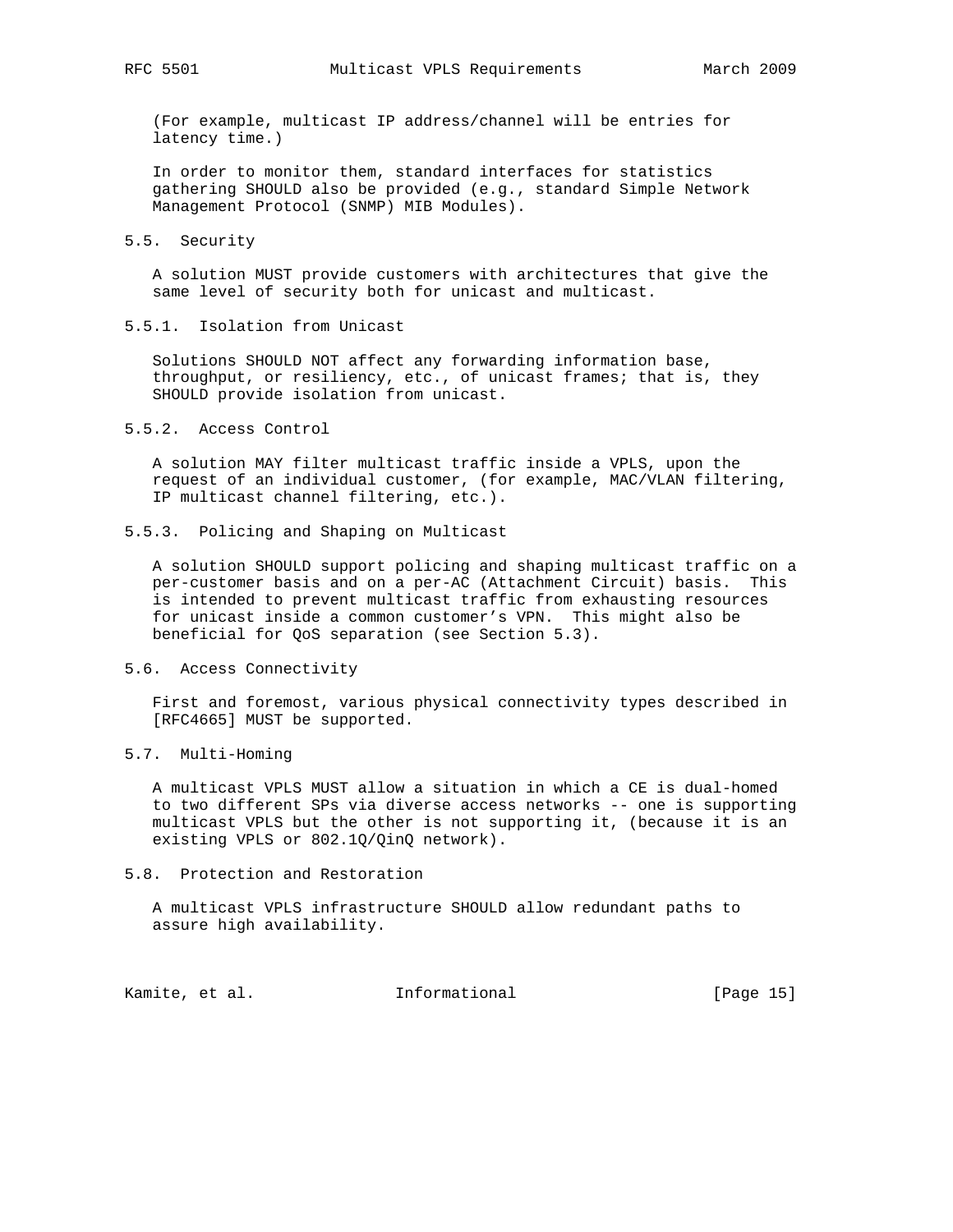Multicast forwarding restoration time MUST NOT be greater than the time it takes a customer's Layer-3 multicast protocols to detect a failure in the VPLS infrastructure. For example, if a customer uses PIM with default configuration, the hello hold timer is 105 seconds, and solutions are required to restore a failure no later than this period. To achieve this, a solution might need to support providing alternative multicast paths.

 Moreover, if multicast forwarding was not successfully restored (e.g., in case of no redundant paths), a solution MAY raise alarms to provide outage notification to customers before such a hold timer expires.

5.9. Minimum MTU

 Multicast applications are often sensitive to packet fragmentation and reassembly, so the requirement to avoid fragmentation might be stronger than the existing VPLS solution.

 A solution SHOULD provide customers with enough committed minimum MTU (i.e., service MTU) for multicast Ethernet frames to ensure that IP fragmentation between customer sites never occurs. It MAY give different MTU sizes to multicast and unicast.

5.10. Frame Reordering Prevention

 A solution SHOULD attempt to prevent frame reordering when delivering customer multicast traffic. Likewise, for unicast and unknown unicast traffic, it SHOULD attempt not to increase the likelihood of reordering compared with existing VPLS solutions.

 It is to be noted that delivery of out-of-order frames is not avoidable in certain cases. Specifically, if a solution adopts some MDTunnels (see Section 6.2) and dynamically selects them for optimized delivery (e.g., switching from one aggregate tree to another), end-to-end data delivery is prone to be out of order. This fact can be considered a trade-off between bandwidth optimization and network stability. Therefore, such a solution is expected to promote awareness about this kind of drawback.

5.11. Fate-Sharing between Unicast and Multicast

 In native Ethernet, multicast and unicast connectivity are often managed together. For instance, an 802.1ag CFM Continuity Check message is forwarded by multicast as a periodic heartbeat, but it is supposed to check the "whole" traffic continuity regardless of unicast or multicast, at the same time. Hence, the aliveness of

Kamite, et al. 1nformational 1999 [Page 16]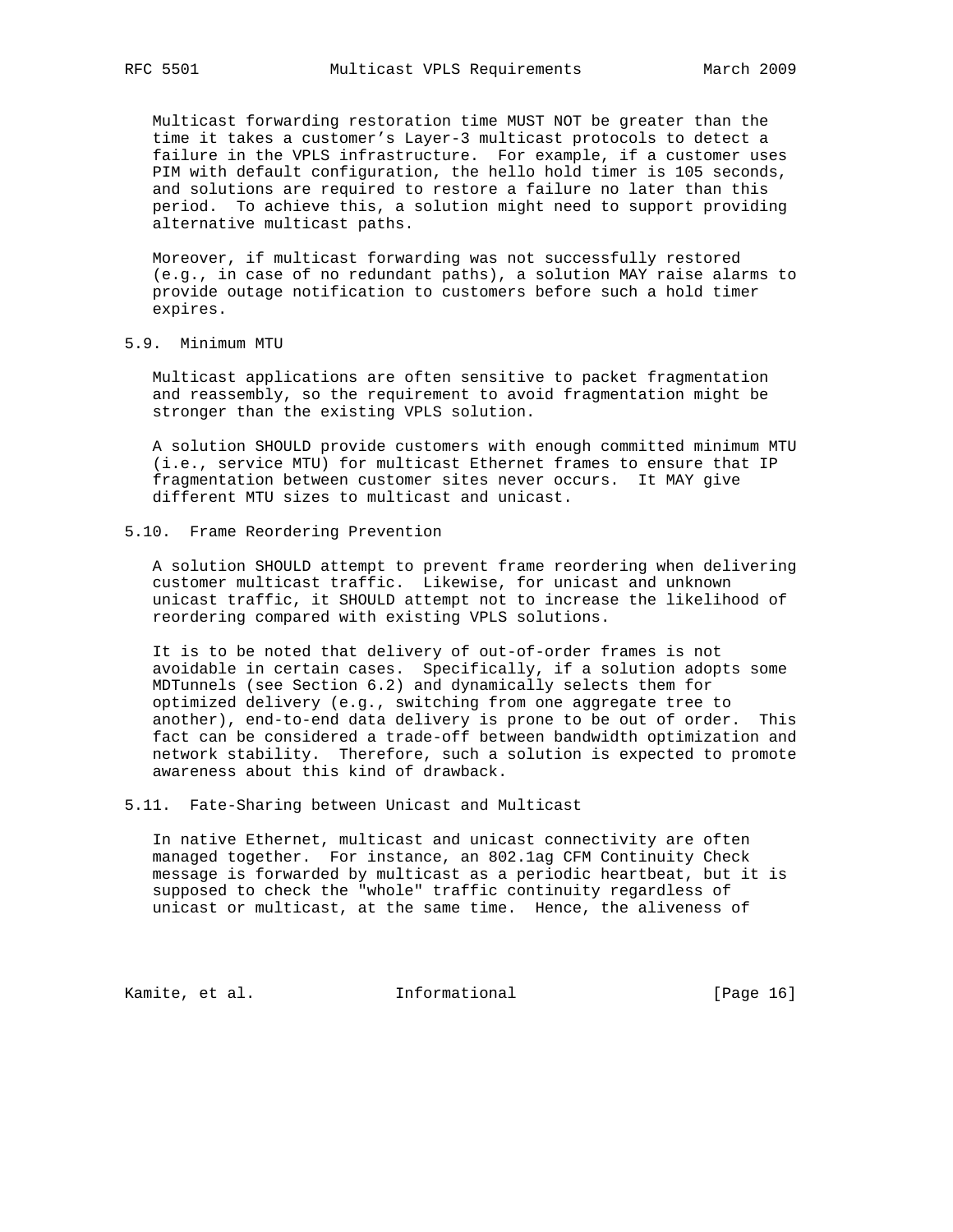unicast and multicast is naturally coupled (i.e., fate-shared) in this customer's environment.

 A multicast VPLS solution may decouple the path that a customer's unicast and multicast traffic follow through a SP's backbone, in order to provide the most optimal path for multicast data traffic. This may cause concern among some multicast VPLS customers who desire that, during a failure in the SP's network, both unicast and multicast traffic fail concurrently.

 Therefore, there will be an additional requirement that makes both unicast and multicast connectivity coupled. This means that if either one of them have a failure, the other is also disabled. If one of the services (either unicast or multicast) becomes operational, the other is also activated simultaneously.

 - It SHOULD be identified if the solution can provide customers with fate-sharing between unicast and multicast connectivity for their LAN switching application. It MAY have a configurable mechanism for SPs to provide that on behalf of customers, e.g., aliveness synchronization, but its use is OPTIONAL.

 This policy will benefit customers. Some customers would like to detect failure soon at CE side and restore full connectivity by switching over to their backup line, rather than to keep poor half connectivity (i.e., either unicast or multicast being in fail). Even if either unicast or multicast is kept alive, it is just disadvantageous to the customer's application protocols that need both types of traffic. Fate-sharing policy contributes to preventing such a complicated situation.

 Note that how serious this issue is depends on each customer's stance in Ethernet operation. If all CEs are IP routers, i.e., if VPLS is provided for a LAN routing application, the customer might not care about it because both unicast and multicast connectivity is assured in the IP layer. If the CE routers are running an IGP (e.g., OSPF/ IS-IS) and a multicast routing protocol (e.g., PIM), then aliveness of both the unicast and multicast paths will be detected by the CEs. This does not guarantee that unicast and multicast traffic are to follow the same path in the SP's backbone network, but does mitigate this issue to some degree.

Kamite, et al. 1nformational [Page 17]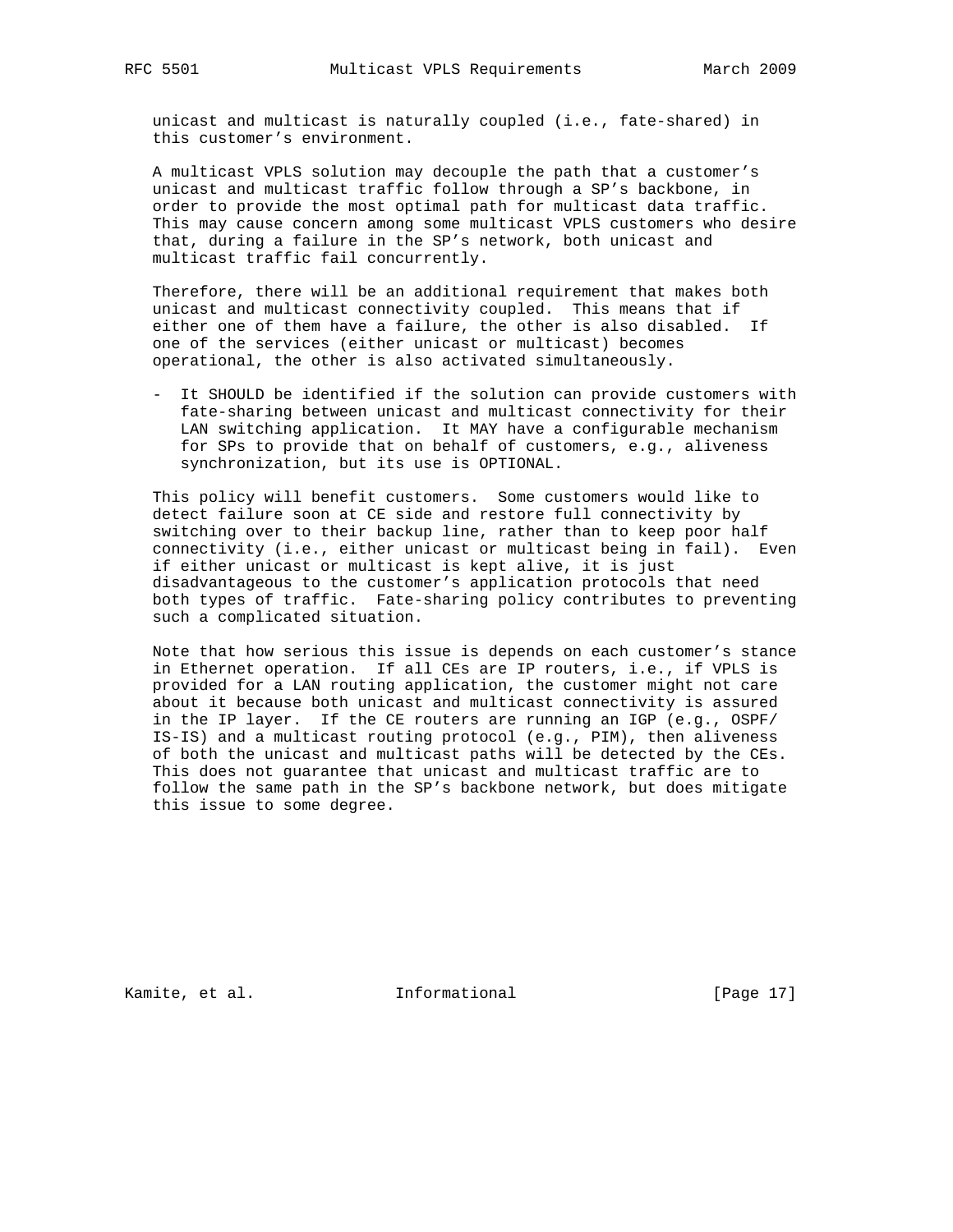#### 6.1. Scalability

 The existing VPLS architecture has major advantages in scalability. For example, P-routers are free from maintaining customers' information because customer traffic is encapsulated in PSN tunnels. Also, a PW's split-horizon technique can prevent loops, making PE routers free from maintaining complicated spanning trees.

 However, a multicast VPLS needs additional scalability considerations related to its expected enhanced mechanisms. [RFC3809] lists common L2VPN sizing and scalability requirements and metrics, which are applicable in multicast VPLS too. Accordingly, this section deals with specific requirements related to scalability.

#### 6.1.1. Trade-Off of Optimality and State Resource

 A solution needs to improve the scalability of multicast as is shown in Section 3:

Issue A: Replication to non-member site.

Issue B: Replication of PWs on shared physical path.

 For both issues, the optimization of physical resources (i.e., link bandwidth usage and router duplication performance) will become a major goal. However, there is a trade-off between optimality and state resource consumption.

 In order to solve Issue A, a PE might have to maintain multicast group information for CEs that was not kept in the existing VPLS solutions. This will present scalability concerns about state resources (memory, CPU, etc.) and their maintenance complexity.

 In order to solve Issue B, PE and P routers might have to have knowledge of additional membership information for remote PEs, and possibly additional tree topology information, when they are using point-to-multipoint (P2MP) techniques (PIM tree, P2MP-LSP (Label Switched Path), etc.).

 Consequently, the scalability evaluation of multicast VPLS solutions needs a careful trade-off analysis between bandwidth optimality and state resource consumption.

Kamite, et al. **Informational** [Page 18]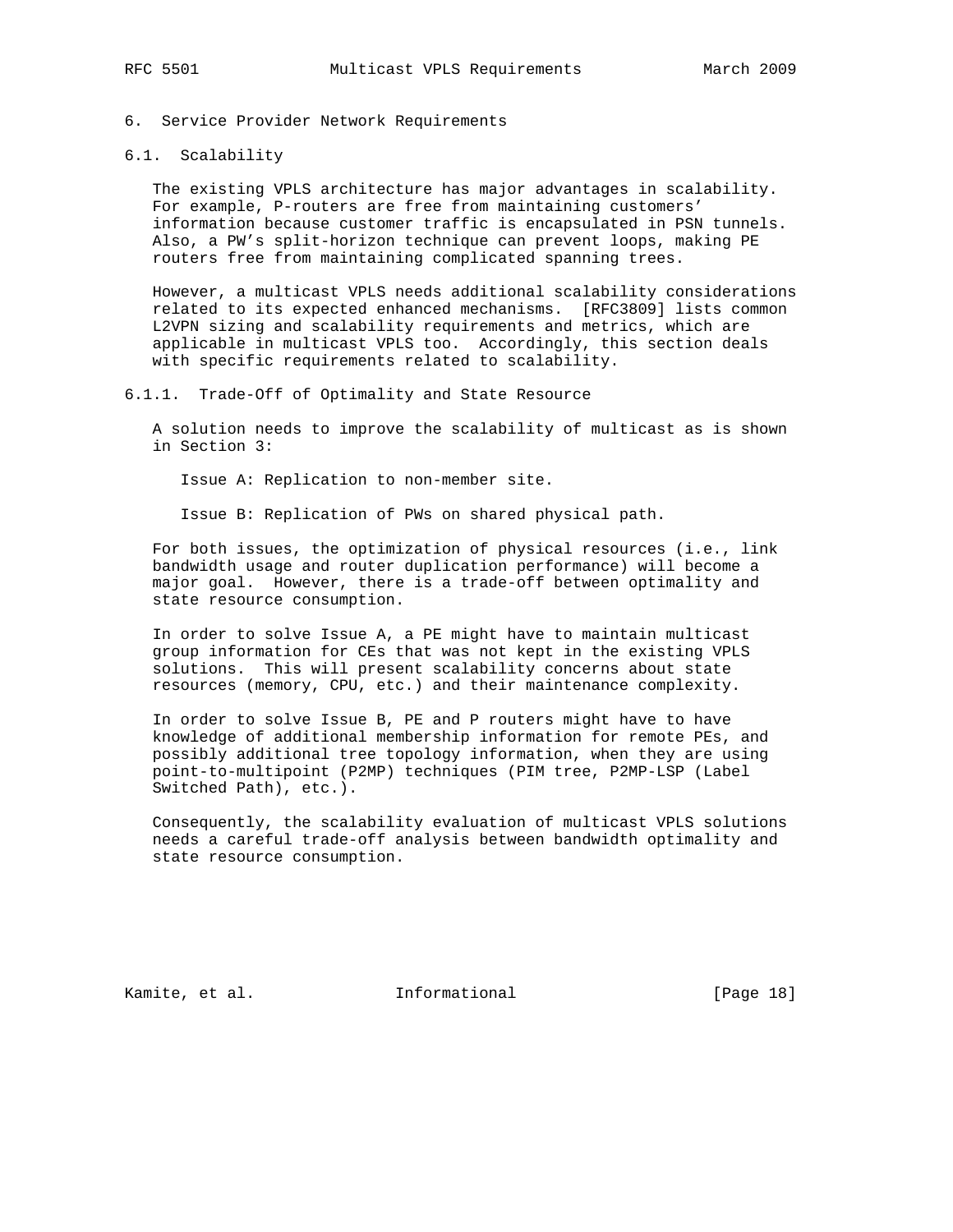#### 6.1.2. Key Metrics for Scalability

 (Note: This part has a number of similar characteristics to requirements for Layer-3 Multicast VPN [RFC4834].)

 A multicast VPLS solution MUST be designed to scale well with an increase in the number of any of the following metrics:

- the number of PEs
- the number of VPLS instances (total and per PE)
- the number of PEs and sites in any VPLS instance
- the number of client VLAN IDs
- the number of client Layer-2 MAC multicast groups
- the number of client Layer-3 multicast channels (groups or source groups)
- the number of PWs and PSN Tunnels (MDTunnels) (total and per PE)

 Each multicast VPLS solution SHALL document its scalability characteristics in quantitative terms. A solution SHOULD quantify the amount of state that a PE and a P device has to support.

The scalability characteristics SHOULD include:

- the processing resources required by the control plane in managing PWs (neighborhood or session maintenance messages, keepalives, timers, etc.)
- the processing resources required by the control plane in managing PSN tunnels
- the memory resources needed for the control plane
- the amount of protocol information transmitted to manage a multicast VPLS (e.g., signaling throughput)
- the amount of Layer-2/Layer-3 multicast information a P/PE router consumes (e.g., traffic rate of join/leave, keepalives, etc.)
- the number of multicast IP addresses used (if IP multicast in ASM mode is proposed as a multicast distribution tunnel)

Kamite, et al. **Informational** [Page 19]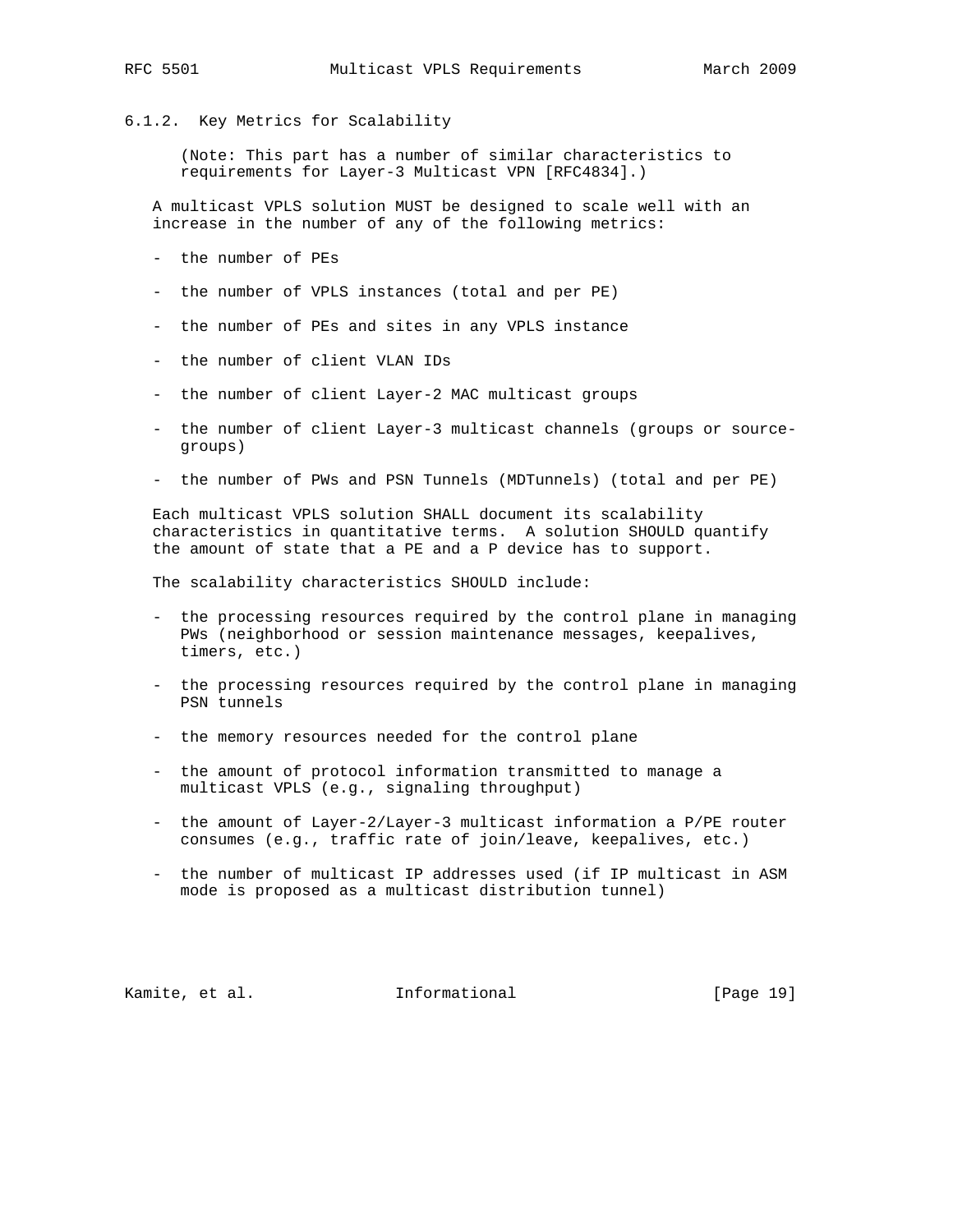- other particular elements inherent to each solution that impact scalability

 Another metric for scalability is operational complexity. Operations will naturally become more complicated if the number of managed objects (e.g., multicast groups) increases, or the topology changes occur more frequently. A solution SHOULD note the factors that lead to additional operational complexity.

### 6.2. Tunneling Requirements

#### 6.2.1. Tunneling Technologies

 An MDTunnel denotes a multicast distribution tunnel. This is a generic term for tunneling where customer multicast traffic is carried over a provider's network. In the L2VPN service context, it will correspond to a PSN tunnel.

 A solution SHOULD be able to use a range of tunneling technologies, including point-to-point (unicast oriented) and point-to-multipoint/ multipoint-to-multipoint (multicast oriented). For example, today there are many kinds of protocols for tunneling such as L2TP, IP, (including multicast IP trees), MPLS (including P2MP-LSP [RFC4875], and P2MP/MP2MP-LSP [LDP-P2MP]), etc.

 Note that which variant, point-to-point, point-to-multipoint, or multipoint-to-multipoint, is used depends largely on the trade-offs mentioned above and the targeted network and applications. Therefore, this document does not mandate any specific protocols. A solution, however, SHOULD state reasonable criteria if it adopts a specific kind of tunneling protocol.

# 6.2.2. MTU of MDTunnel

 From the view of an SP, it is not acceptable to have fragmentation/ reassembly so often while packets are traversing a MDTunnel. Therefore, a solution SHOULD support a method that provides the minimum path MTU of the MDTunnel in order to accommodate the service  $MTTI$ 

#### 6.3. Robustness

 Multicast VPLS solutions SHOULD avoid single points of failures or propose technical solutions that make it possible to implement a failover mechanism.

Kamite, et al. 1nformational [Page 20]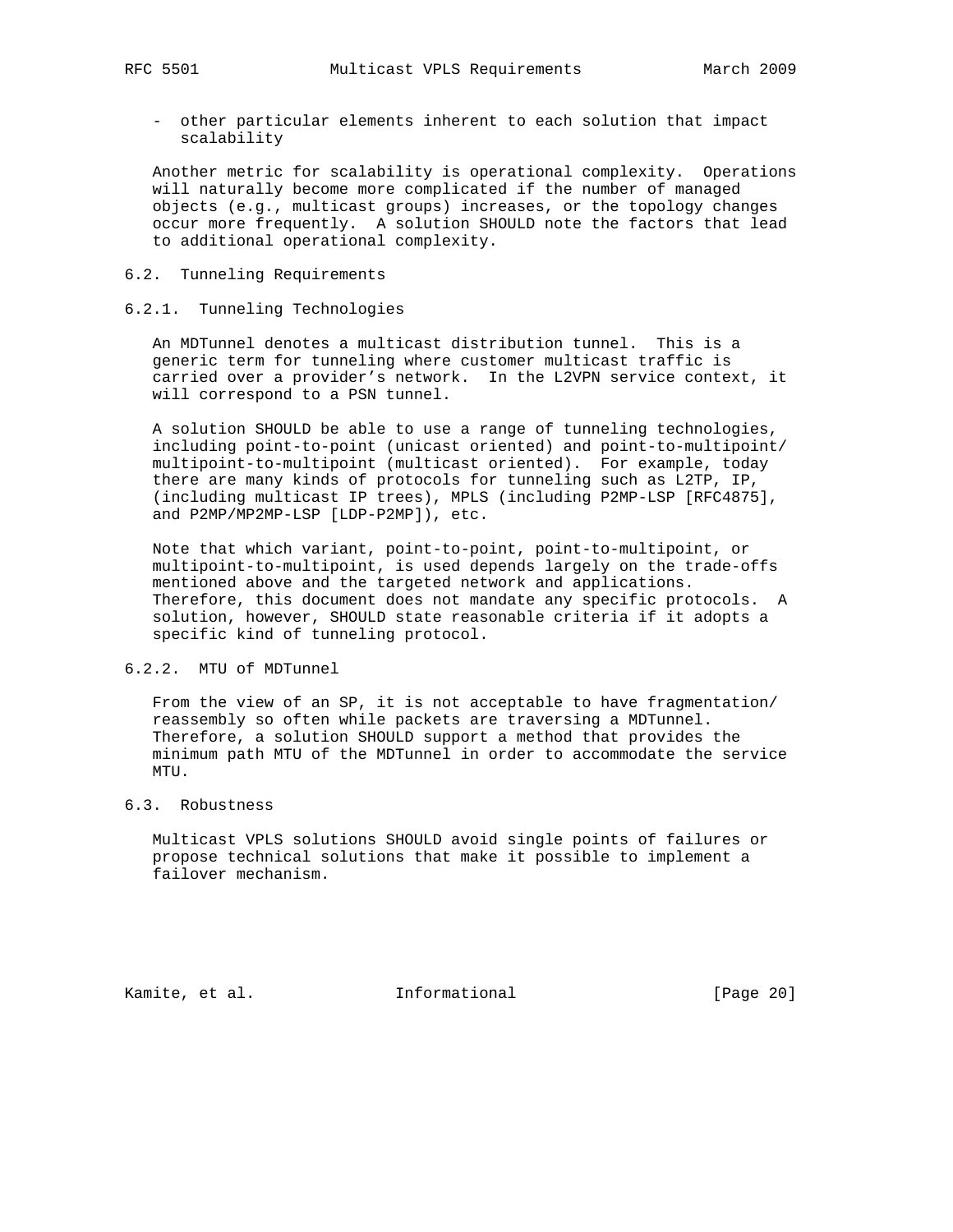## 6.4. Discovering Related Information

 The operation of a multicast VPLS solution SHALL be as light as possible, and providing automatic configuration and discovery SHOULD be considered a high priority.

 Therefore, in addition to the L2VPN discovery requirements in [RFC4665], a multicast VPLS solution SHOULD provide a method that dynamically allows multicast membership information to be discovered by PEs if the solution supports (A), as defined in Section 3.2. This means, a PE needs to discover multicast membership (e.g., join group addresses) that is controlled dynamically from the sites connected to that PE. In addition, a PE needs to discover such information automatically from other remote PEs as well in order to limit flooding scope across the backbone.

6.5. Operation, Administration, and Maintenance

6.5.1. Activation

 The activation of multicast enhancement in a solution MUST be possible:

- o with a VPLS instance granularity.
- o with an Attachment Circuit granularity (i.e., with a PE-CE Ethernet port granularity, or with a VLAN ID granularity when it is a service delimiter).

Also it SHOULD be possible:

- o with a CE granularity (when multiple CEs of the same VPN are associated with a common VPLS instance).
- o with a distinction between multicast reception and emission.
- o with a multicast MAC address granularity.
- o with a customer IP multicast group and/or channel granularity (when Layer-3 information is consulted).

Also it MAY be possible:

o with a VLAN ID granularity when it is not a service delimiter.

Kamite, et al. **Informational** [Page 21]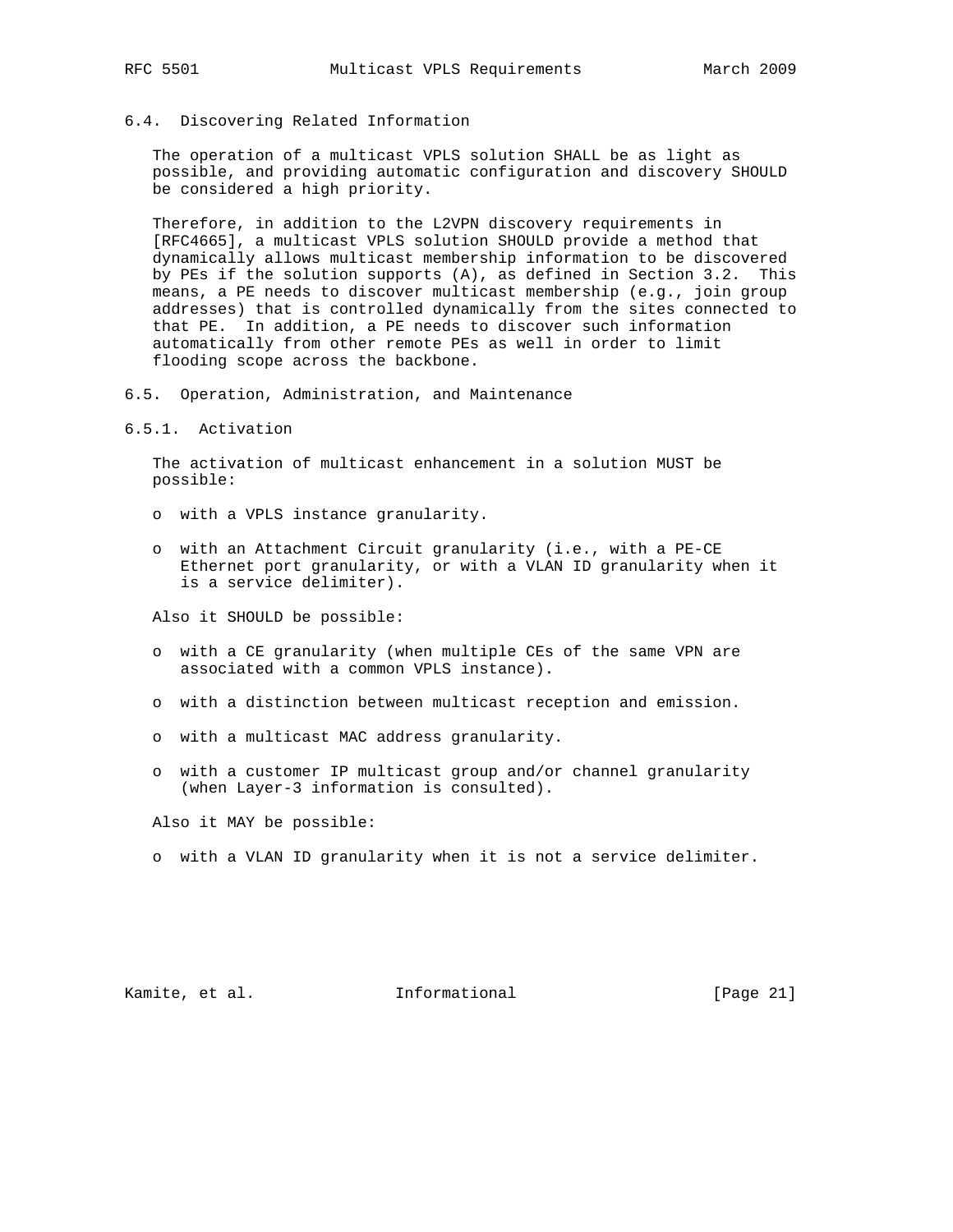# 6.5.2. Testing

 A solution MUST provide a mechanism for testing multicast data connectivity and verifying the associated information. Examples that SHOULD be supported that are specific to multicast are:

- Testing connectivity per multicast MAC address
- Testing connectivity per multicast Layer-3 group/channel
- Verifying data plane and control plane integrity (e.g., PW, MDTunnel)
- Verifying multicast membership-relevant information (e.g., multicast MAC-addresses/PW-ports associations, Layer-3 group associations)

 Operators usually want to test if an end-to-end multicast user's connectivity is OK before and after activation. Such end-to-end multicast connectivity checking SHOULD enable the end-to-end testing of the data path used by that customer's multicast data packets. Specifically, end-to-end checking will have a CE-to-CE path test and PE-to-PE path test. A solution MUST support the PE-to-PE path test and MAY support the CE-to-CE path test.

 Also, operators will want to make use of a testing mechanism for diagnosis and troubleshooting. In particular, a solution SHOULD be able to monitor information describing how client multicast traffic is carried over the SP network. Note that if a solution supports frequent dynamic membership changes with optimized transport, troubleshooting within the SP's network will tend to be difficult.

6.5.3. Performance Management

 Mechanisms to monitor multicast-specific parameters and statistics MUST be offered to the SP.

 (Note: This part has a number of similar characteristics to requirements for Layer 3 Multicast VPN [RFC4834].)

- A solution MUST provide SPs with access to:
- Multicast traffic statistics (total traffic forwarded, incoming, outgoing, dropped, etc., by period of time).

Kamite, et al. 1nformational 1999 [Page 22]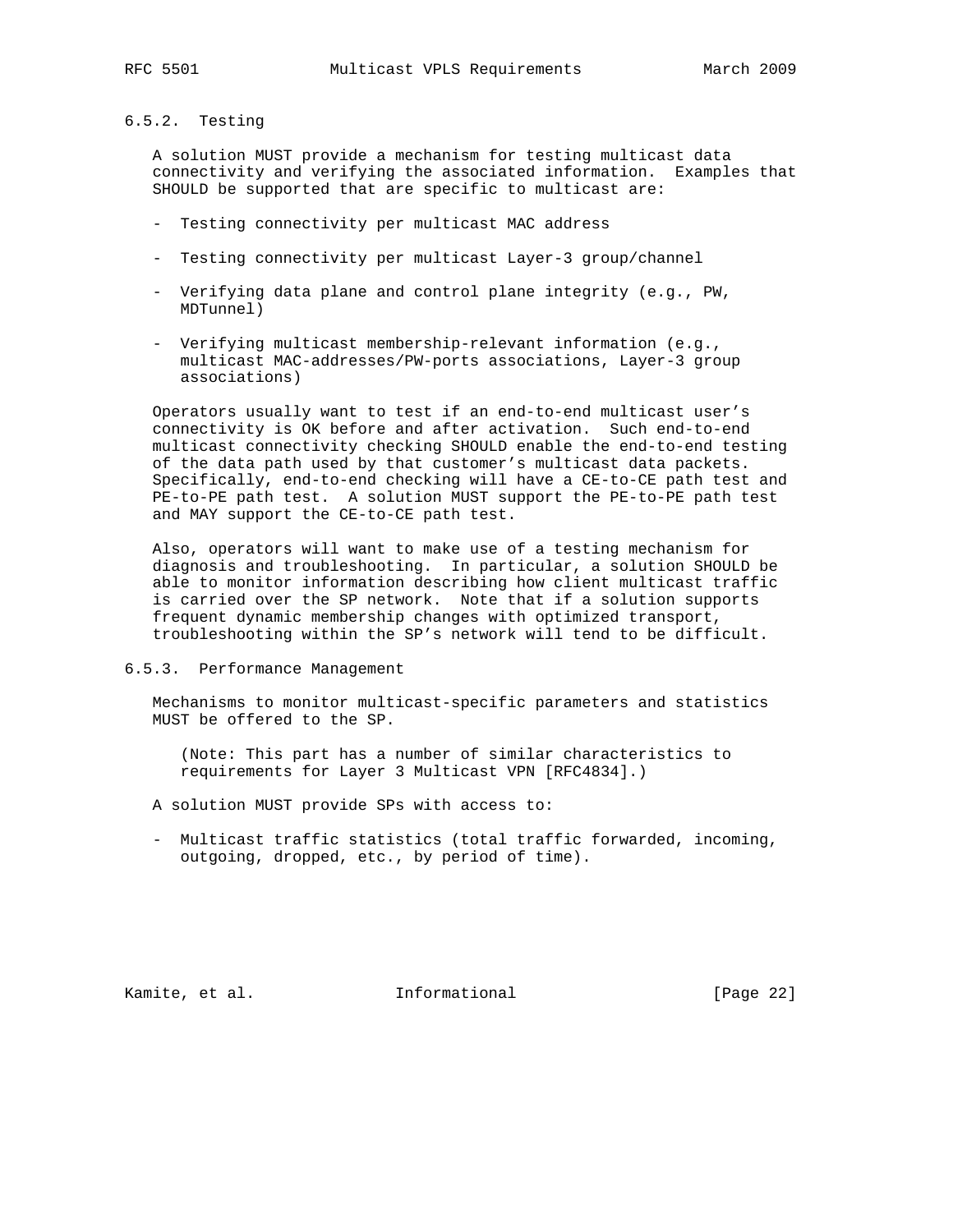A solution SHOULD provide access to:

- Information about a customer's multicast resource usage (the amount of multicast state and throughput).
- Performance information related to multicast traffic usage, e.g., one-way delay, jitter, loss, delay variations (the difference in one-way delay for a solitary multicast group/stream from a single, source PE to multiple receiver PEs), etc.
- Alarms when limits are reached on such resources.
- Statistics on decisions related to how client traffic is carried on MDTunnels (e.g., "How much traffic was switched onto a multicast tree dedicated to such groups or channels").
- Statistics on parameters that could help the provider to evaluate its optimality/state trade-off.

 All or part of this information SHOULD be made available through standardized SNMP MIB Modules (Management Information Base).

#### 6.5.4. Fault Management

 A multicast VPLS solution needs to consider those management steps taken by SPs below:

o Fault detection

 A solution MUST provide tools that detect group membership/ reachability failure and traffic looping for multicast transport. It is anticipated that such tools are coordinated with the testing mechanisms mentioned in Section 6.5.2.

 In particular, such mechanisms SHOULD be able to detect a multicast failure quickly, (on par with unicast cases). It SHOULD also avoid situations where multicast traffic has been in a failure state for a relatively long time while unicast traffic remains operational. If such a situation were to occur, it would end up causing problems with customer applications that depend on a combination of unicast and multicast forwarding.

 With multicast, there may be many receivers associated with a particular multicast stream/group. As the number of receivers increases, the number of places (typically nearest the receivers) required to detect a fault will increase proportionately. This raises concerns over the scalability of

Kamite, et al. 1nformational [Page 23]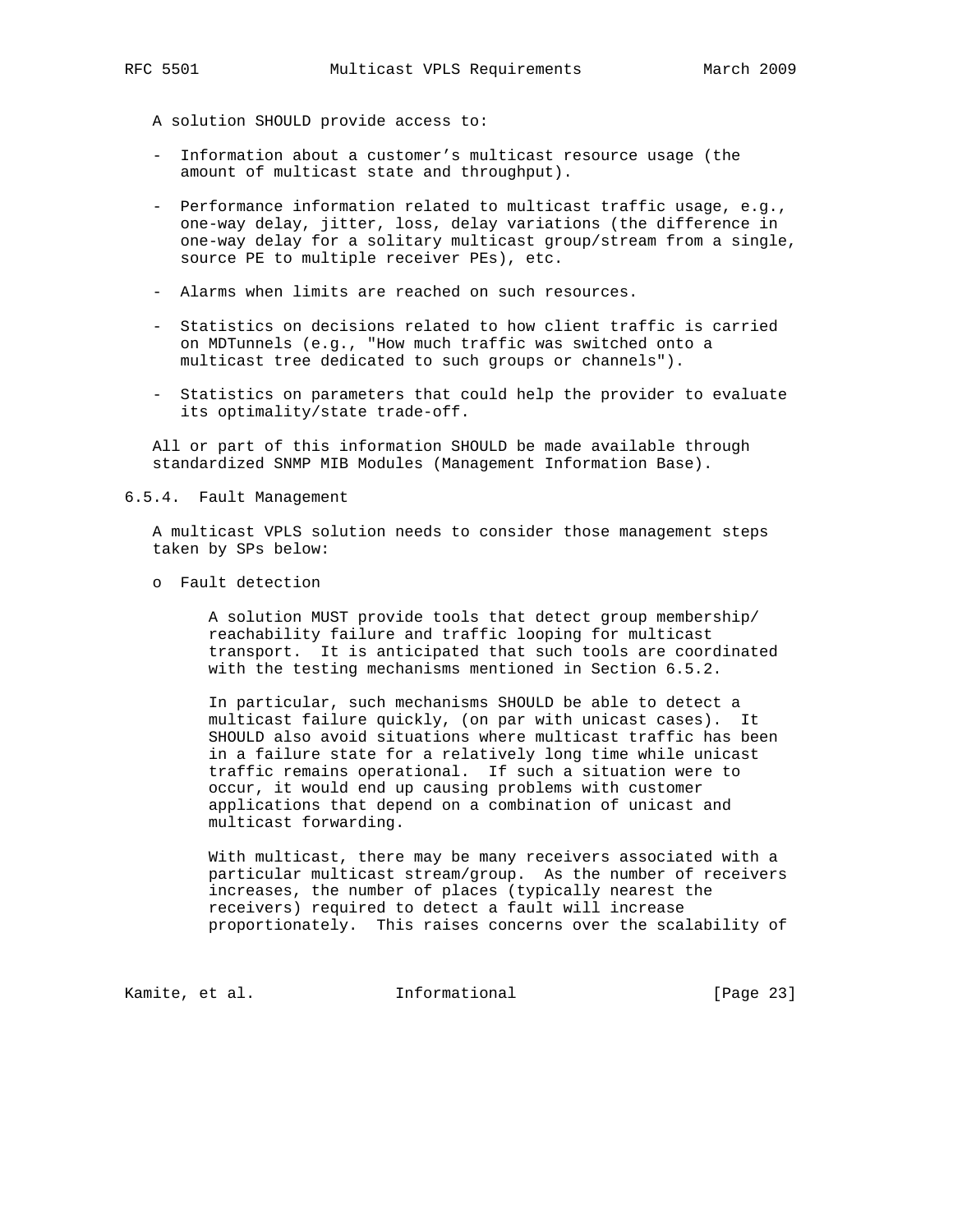fault detection in large multicast deployments. Consequently, a fault detection solution SHOULD scale well; in particular, a solution should consider key metrics for scalability as described in Section 6.1.2.

#### o Fault notification

 A solution MUST also provide fault notification and trouble tracking mechanisms (e.g., SNMP-trap and syslog).

 In case of multicast, one point of failure often affects a number of downstream routers/receivers that might be able to raise a notification. Hence, notification messages MAY be summarized or compressed for operators' ease of management.

o Fault isolation

 A solution MUST provide diagnostic/troubleshooting tools for multicast as well. Also, it is anticipated that such tools are coordinated with the testing mechanisms mentioned in Section 6.5.2.

 In particular, a solution needs to correctly identify the area inside a multicast group impacted by the failure. A solution SHOULD be able to diagnose if an entire multicast group is faulty or if some specific destinations are still alive.

### 6.6. Security

### 6.6.1. Security Threat Analysis

 In multicast VPLS, there is a concern that one or more customer nodes (presumably untrusted) might cause multicast-related attacks to the SP network. There is a danger that it might compromise some components that belong to the whole system.

 This subsection states possible security threats relevant to the system and whether or not they are protected against.

 General security consideration about a base VPLS (as part of L2VPNs) is referred to in [RFC4665]. The following is the threat analysis list that is inherent to multicast VPLS.

(a) Attack by a huge amount of multicast control packets.

 There is a threat that a CE joins too many multicast groups and causes Denial of Service (DoS). This is caused by sending a large number of join/prune messages in a short time and/or

Kamite, et al. 1nformational [Page 24]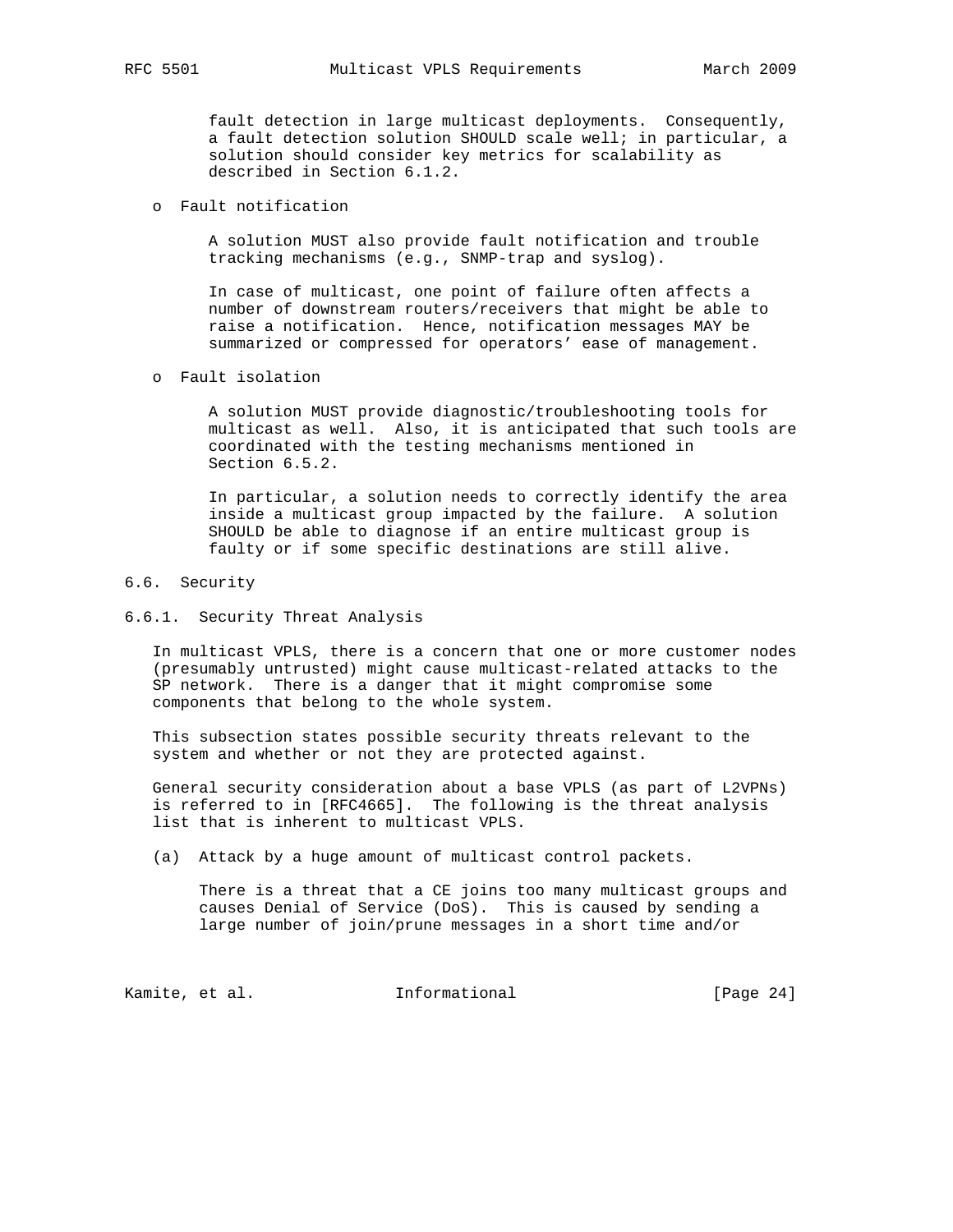putting a large variety of group addresses in join/prune messages. This attack will waste PE's control resources (e.g., CPU, memory) that examine customer control messages (for solving Issue A in Section 3.2), and it will not continue expected services for other trusted customers.

(b) Attack by invalid/malformed multicast control packets.

 There is a threat that a CE sends invalid or malformed control packets that might corrupt PE, which will cause a DoS attack. In particular, a CE might be spoofing legitimate source/group IP multicast addresses in such control packets (in PIM, IGMP, etc.) and source/destination MAC addresses as Layer-2 frames.

(c) Attack by rapid state change of multicast.

 If a malicious CE changes multicast state by sending control packets in an extremely short period, this might affect PE's control resources (e.g., CPU, memory) to follow such state changes. Besides, it might also affect PE/P's control resources if MDTunnel inside the core is dynamically created in conjunction with customer's multicast group.

(d) Attack by high volume of multicast/broadcast data traffic.

 A malicious CE might send a very high volume of multicast and/or broadcast data to a PE. If that PE does not provide any safeguards, it will cause excessive replication in the SP network and the bandwidth resources for other trusted customers might be exhausted.

 (e) Attack by high volume of unknown destination unicast data traffic.

 A malicious CE can send a high volume of unknown unicast to a PE. Generally, according to VPLS architecture, that PE must flood such unknown traffic to all corresponding PEs in the same VPN. A variety of unknown destinations and huge amount of such frames might cause excess traffic in SP network unless there is an appropriate safeguard provided.

6.6.2. Security Requirements

 Based on the analysis in the previous subsection, the security requirements from the SP's perspective are shown as follows.

Kamite, et al. 1nformational [Page 25]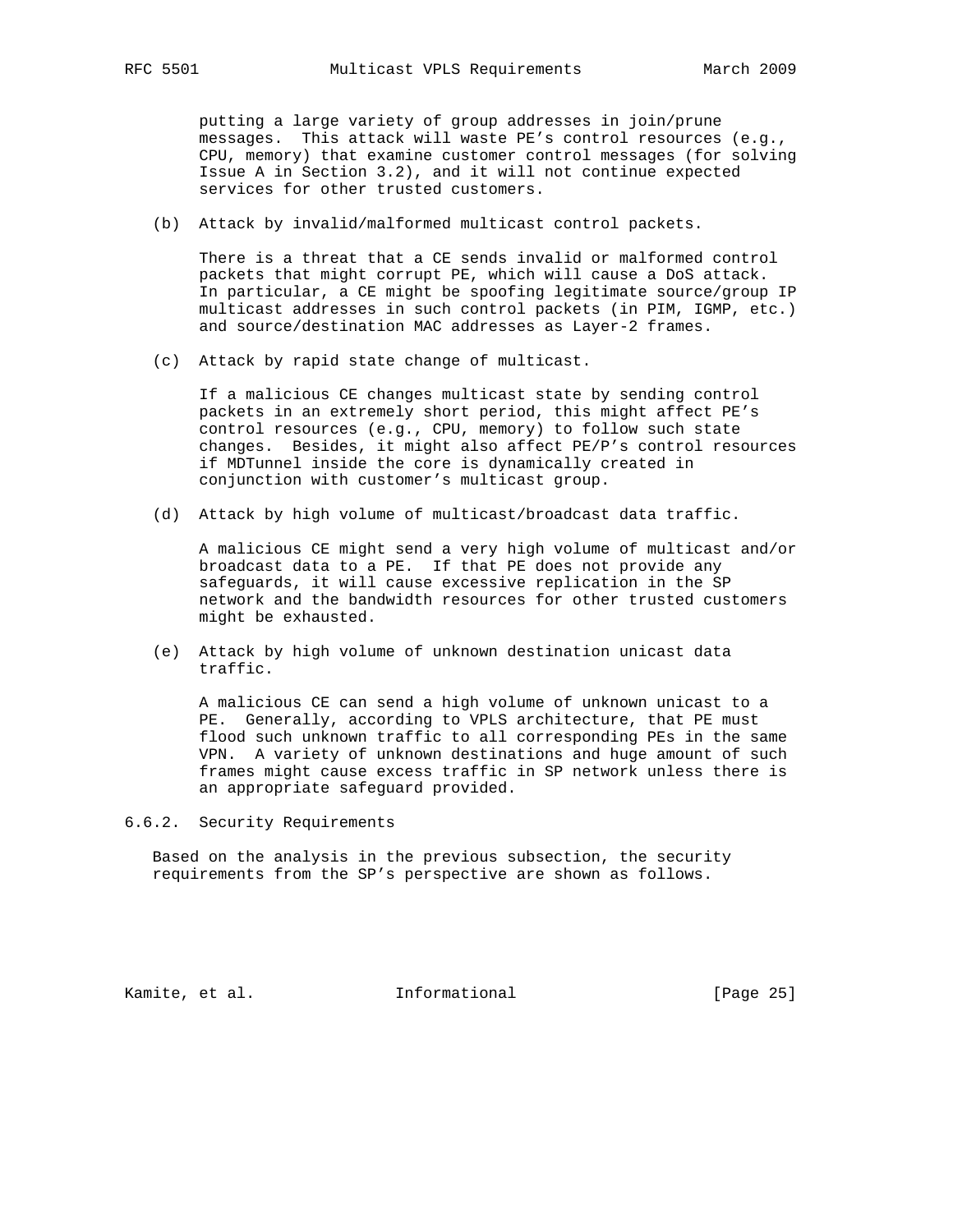An SP network MUST be invulnerable to malformed or maliciously constructed customer traffic. This applies to both multicast data packets and multicast control packets.

 Moreover, because multicast, broadcast, and unknown-unicast need more resources than unicast, an SP network MUST have safeguards against unwanted or malicious multicast traffic. This applies to both multicast data packets and multicast control packets.

 Specifically, a multicast VPLS solution SHOULD have mechanisms to protect an SP network from:

- (1) invalid multicast MAC addresses
- (2) invalid multicast IP addresses
- (3) malformed Ethernet multicast control protocol frames
- (4) malformed IP multicast control protocol packets
- (5) high volumes of
	- \* valid/invalid customer control packets
	- \* valid/invalid customer data packets (broadcast/multicast/ unknown-unicast)

 Depending on each solution's actual approach to tackle with Issue A, or B, or both (see Section 3.2.), there are relationships to be highlighted about each item's importance listed above. First off, protection against (3) and (4) becomes significantly important if a solution supports solving Issue A, and PEs are processing customer's Ethernet/IP multicast control messages from CE. Moreover, protection against (2) should also be much focused because PIM/IGMP snooping will usually require that PE's data forwarding be based on IP addresses. By contrast, however, if a solution is solving only Issue B, not A, then PEs might never process the customer's multicast control messages at all; they do not perform IP address-based forwarding, but they do perform native Ethernet forwarding. If so, there is relatively less danger about (2), (3), and (4) compared to the first case.

The following are a few additional guidelines in detail.

 For protecting against threat (a), a solution SHOULD support imposing some bounds on the quantity of state used by a VPN to be imposed in order to prevent state resource exhaustion (i.e., lack of memory, CPU etc.). In this case, the bounds MUST be

Kamite, et al. 1nformational [Page 26]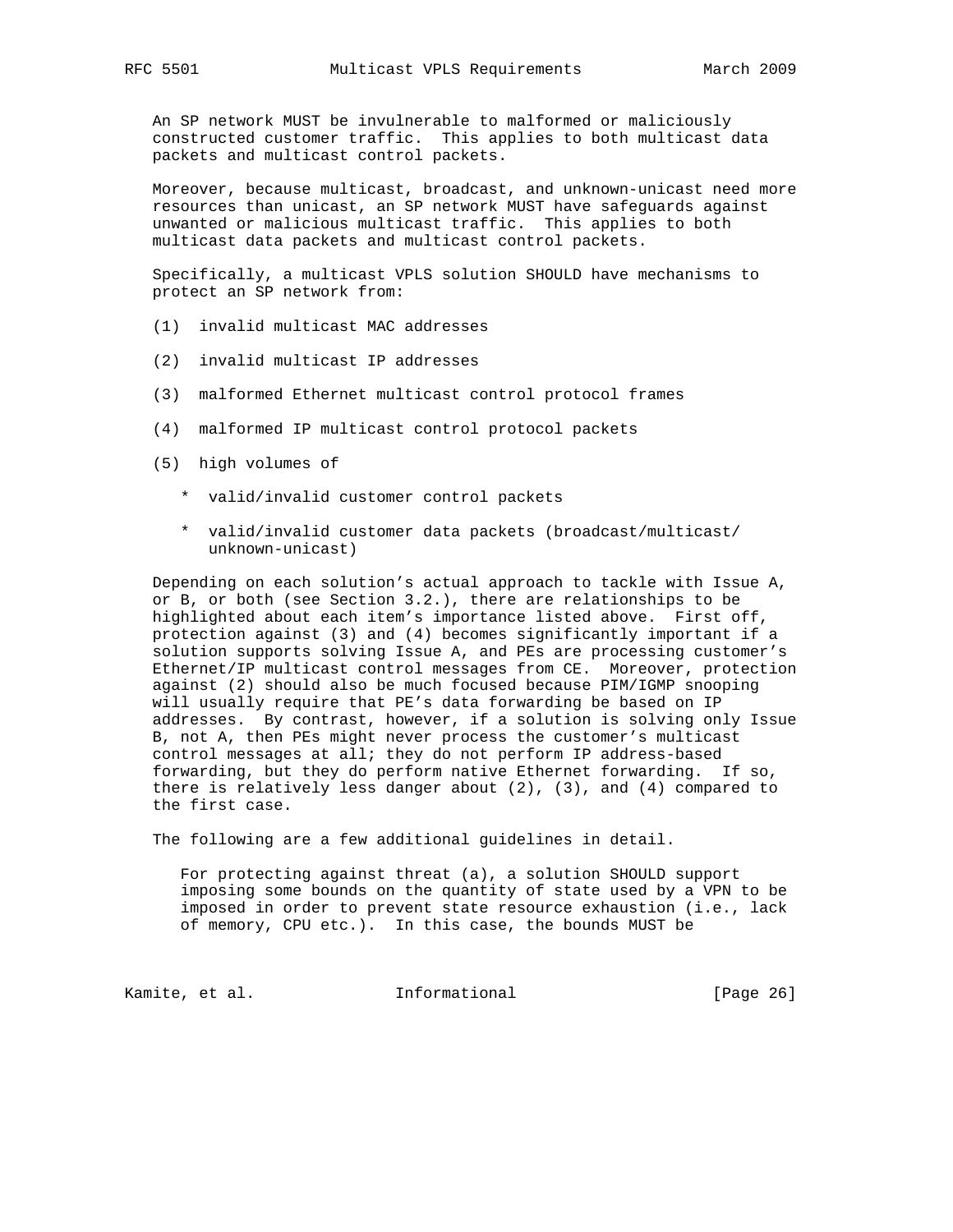configurable per VPN basis, not the total of various VPNs so that SP can isolate the resource waste that is caused by any malicious customer.

 For protecting against threat (d) and (e), a solution SHOULD support performing traffic policing to limit the unwanted data traffic shown above. In this case, while policing MAY be configurable to the sum of unicast, multicast, broadcast, and unknown unicast traffic, it SHOULD also be configurable to each such type of traffic individually in order to prevent physical resource exhaustion (i.e., lack of bandwidth and degradation of throughput). If the policing limit is configured on total traffic only, there will be a concern that one customer's huge multicast might close other irrelevant unicast traffic. If it can be configured individually, this concern will be avoided. Moreover, such a policing mechanism MUST be configurable per VPN basis, not the total of various VPNs to isolate malicious customer's traffic from others.

For protecting against threat  $(c)$ , a solution SHOULD be able to limit frequent changes of group membership by customers. For example, PEs might support a dampening mechanism that throttles their multicast state changes if the customers are changing too excessively. Also, if MDTunnel is provided being tightly coupled to dynamic changes of customer's multicast domain, it is also effective to delay building the tunnel when customer's state is changed frequently.

 Protecting against threat (b) might not be an easy task. Generally, checking the legitimacy of a customer's IP multicast control packets will eventually require the authentication between PE and CE in Layer-3; however, L2VPN (including VPLS) by its nature does not usually assume Layer-3-based security mechanism supported at PE-CE level.

 The ramification of this fact is that there remains a possibility that a PE's control plain might be badly affected by corrupted multicast control packets that the PE is examining. Hence, each PE implementation will need to make an effort to minimize this impact from malicious customers and isolate it from other trusted customers as much as possible.

 Nevertheless, it is possible to mitigate this threat to some degree. For example, a PE MAY support a filter mechanism about MAC and IP addresses in a Layer-2/Layer-3 header and a filter mechanism about source/group addresses in the multicast join/prune messages. This will help a PE to validate customers' control messages, to a certain extent.

Kamite, et al. 1nformational 1999 [Page 27]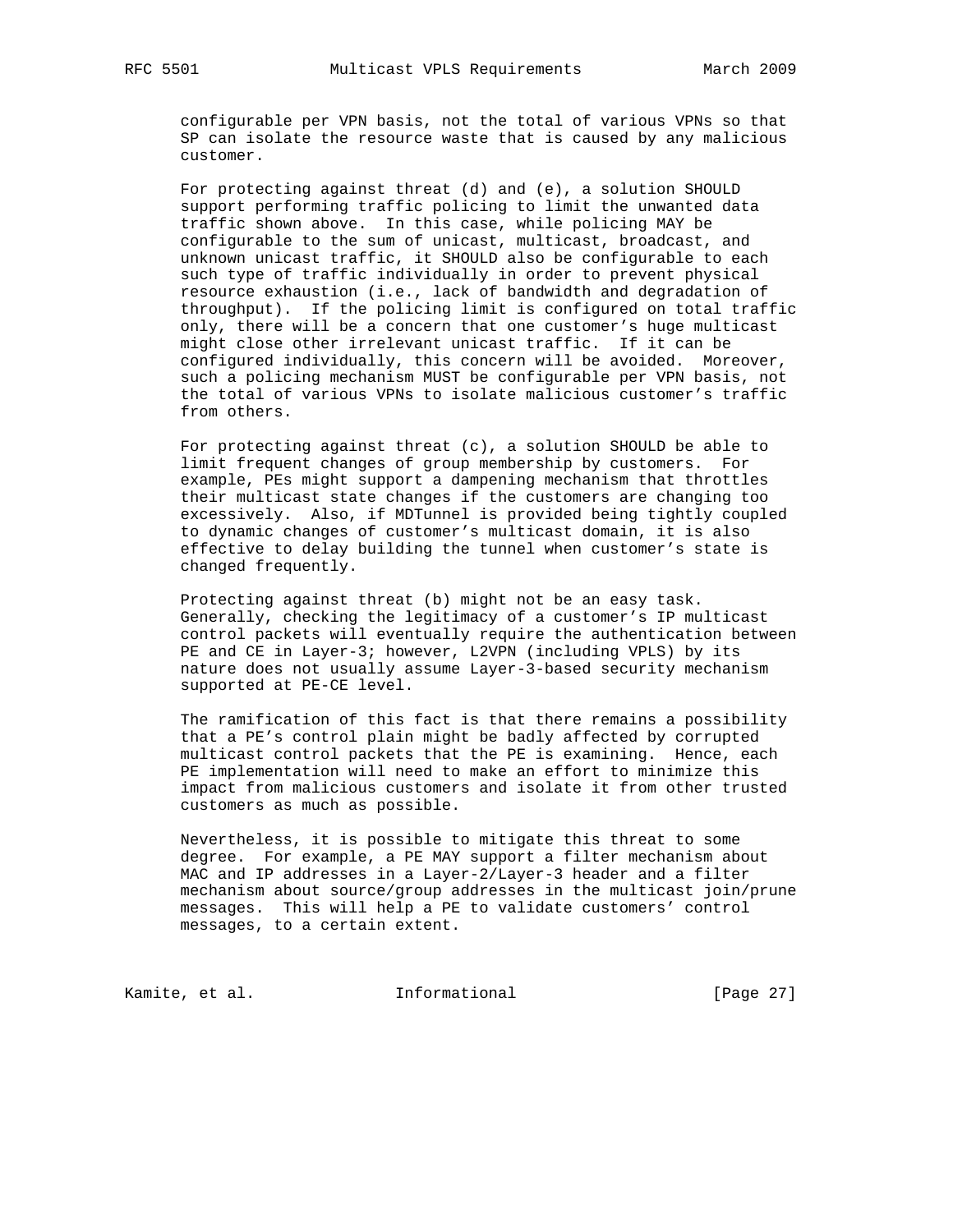### 6.7. Hierarchical VPLS support

 A VPLS multicast solution SHOULD allow a hierarchical VPLS (H-VPLS) [RFC4762] service model. In other words, a solution is expected to operate seamlessly with existing hub and spoke PW connectivity.

 Note that it is also important to take into account the case of redundant spoke connections between U-PEs and N-PEs.

#### 6.8. L2VPN Wholesale

 A solution MUST allow a situation where one SP is offering L2VPN services to another SP. One example here is a wholesale model where one VPLS interconnects other SPs' VPLS or 802.1D network islands. For customer SPs, their multicast forwarding can be optimized by making use of multicast VPLS in the wholesaler SP.

7. Security Considerations

 Security concerns and requirements for a base VPLS solution are described in [RFC4665].

 In addition, there are security considerations specific to multicast VPLS. Thus, a set of security issues have been identified that MUST be addressed when considering the design and deployment of multicast VPLS. Such issues have been described in Sections 5.5 and 6.6.

 In particular, security requirements from the view of customers are shown in Section 5.5. Security requirements from the view of providers are shown in Section 6.6. Section 6.6.1 conducts security threat analysis about the provider's whole system. Section 6.6.2 explains how each threat can be addressed or mitigated.

8. Acknowledgments

 The authors thank the contributors of [RFC4834] since the structure and content of this document were, for some sections, largely inspired by [RFC4834].

 The authors also thank Yuichi Ikejiri, Jerry Ash, Bill Fenner, Vach Kompella, Shane Amante, Ben Niven-Jenkins, and Venu Hemige for their valuable reviews and feedback.

Kamite, et al. 1nformational [Page 28]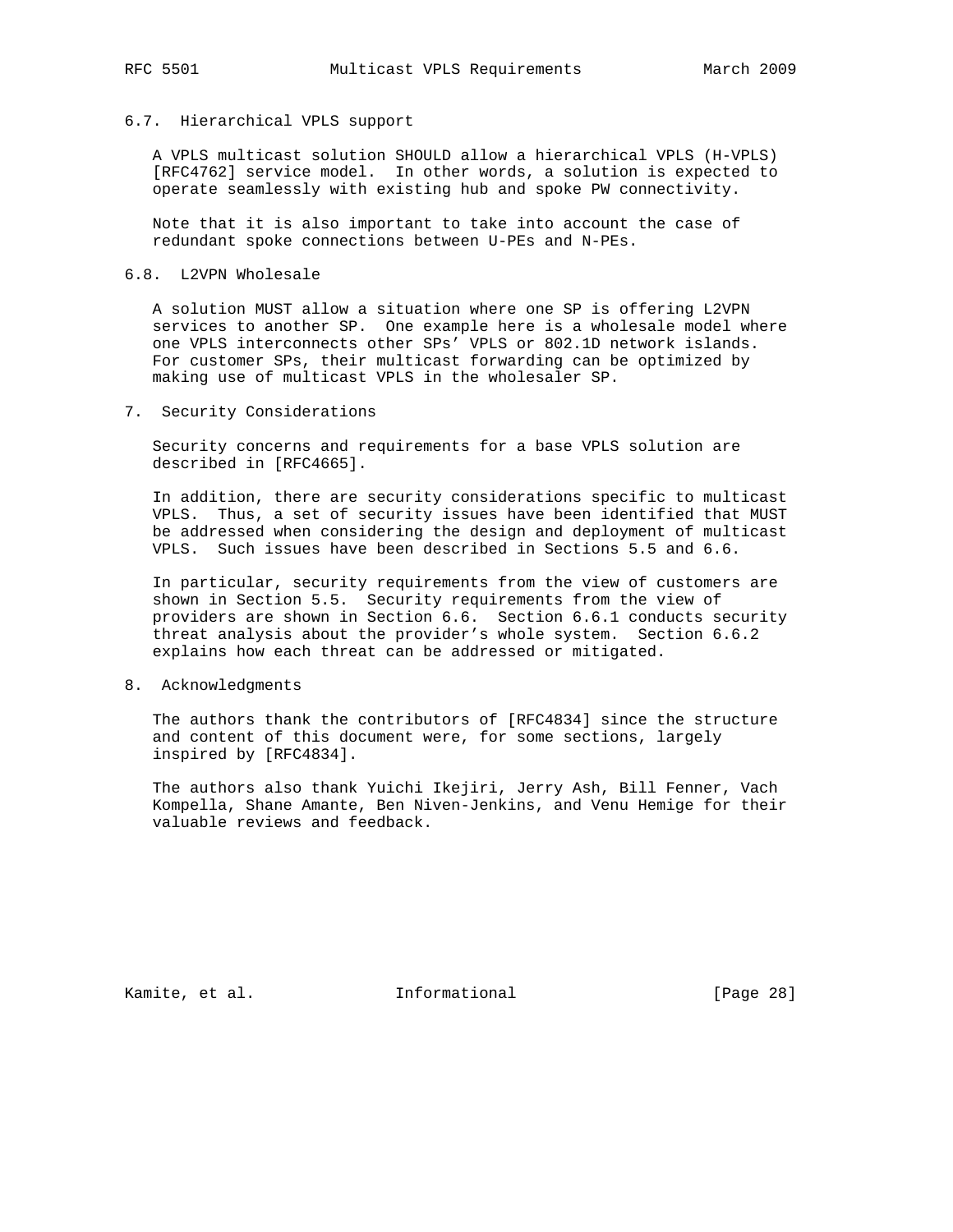# 9. References

- 9.1. Normative References
	- [RFC2119] Bradner, S., "Key words for use in RFCs to Indicate Requirement Levels", BCP 14, RFC 2119, March 1997.
	- [RFC4665] Augustyn, W. and Y. Serbest, "Service Requirements for Layer 2 Provider-Provisioned Virtual Private Networks", RFC 4665, September 2006.
- 9.2. Informative References
	- [802.1D] IEEE Std 802.1D-2004, "IEEE Standard for Local and Metropolitan Area Networks: Media Access Control (MAC) Bridges", 2004.
	- [802.1ag] IEEE Std 802.1ag-2007, "Virtual Bridged Local Area Networks - Amendment 5: Connectivity Fault Management", 2007.
	- [802.1s] IEEE Std 802.1s-2002, "Virtual Bridged Local Area Networks - Amendment 3: Multiple Spanning Trees", 2002.
	- [CGMP] Farinacci, D., Tweedly, A., and T. Speakman, "Cisco Group Management Protocol (CGMP)", 1996/1997, <ftp://ftpeng.cisco.com/ipmulticast/specs/cgmp.txt>.
	- [LDP-P2MP] Minei, I., Ed., Kompella, K., Wijnands, I., and B. Thomas, "Label Distribution Protocol Extensions for Point-to-Multipoint and Multipoint-to-Multipoint Label Switched Paths", Work in Progress, May 2008.
	- [RFC1112] Deering, S., "Host extensions for IP multicasting", STD 5, RFC 1112, August 1989.
	- [RFC2236] Fenner, W., "Internet Group Management Protocol, Version 2", RFC 2236, November 1997.
	- [RFC2475] Blake, S., Black, D., Carlson, M., Davies, E., Wang, Z., and W. Weiss, "An Architecture for Differentiated Services", RFC 2475, December 1998.
	- [RFC2710] Deering, S., Fenner, W., and B. Haberman, "Multicast Listener Discovery (MLD) for IPv6", RFC 2710, October 1999.

Kamite, et al. 1nformational [Page 29]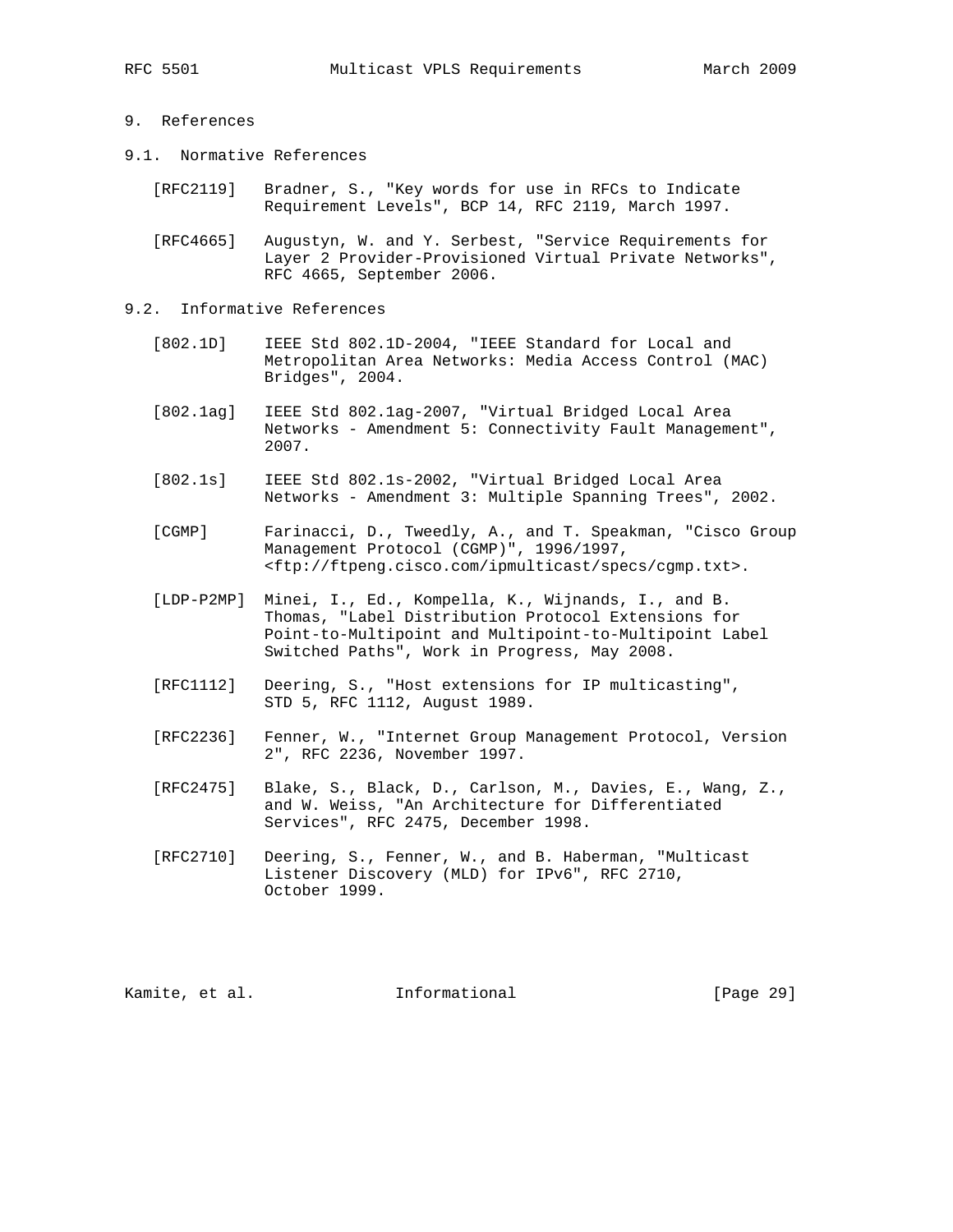- [RFC3376] Cain, B., Deering, S., Kouvelas, I., Fenner, B., and A. Thyagarajan, "Internet Group Management Protocol, Version 3", RFC 3376, October 2002.
- [RFC3488] Wu, I. and T. Eckert, "Cisco Systems Router-port Group Management Protocol (RGMP)", RFC 3488, February 2003.
- [RFC3809] Nagarajan, A., "Generic Requirements for Provider Provisioned Virtual Private Networks (PPVPN)", RFC 3809, June 2004.
- [RFC3810] Vida, R. and L. Costa, "Multicast Listener Discovery Version 2 (MLDv2) for IPv6", RFC 3810, June 2004.
- [RFC3973] Adams, A., Nicholas, J., and W. Siadak, "Protocol Independent Multicast - Dense Mode (PIM-DM): Protocol Specification (Revised)", RFC 3973, January 2005.
- [RFC4541] Christensen, M., Kimball, K., and F. Solensky, "Considerations for Internet Group Management Protocol (IGMP) and Multicast Listener Discovery (MLD) Snooping Switches", RFC 4541, May 2006.
- [RFC4601] Fenner, B., Handley, M., Holbrook, H., and I. Kouvelas, "Protocol Independent Multicast - Sparse Mode (PIM-SM): Protocol Specification (Revised)", RFC 4601, August 2006.
- [RFC4607] Holbrook, H. and B. Cain, "Source-Specific Multicast for IP", RFC 4607, August 2006.
- [RFC4664] Andersson, L. and E. Rosen, "Framework for Layer 2 Virtual Private Networks (L2VPNs)", RFC 4664, September 2006.
- [RFC4761] Kompella, K. and Y. Rekhter, "Virtual Private LAN Service (VPLS) Using BGP for Auto-Discovery and Signaling", RFC 4761, January 2007.
- [RFC4762] Lasserre, M. and V. Kompella, "Virtual Private LAN Service (VPLS) Using Label Distribution Protocol (LDP) Signaling", RFC 4762, January 2007.
- [RFC4834] Morin, T., Ed., "Requirements for Multicast in Layer 3 Provider-Provisioned Virtual Private Networks (PPVPNs)", RFC 4834, April 2007.

Kamite, et al. 1nformational [Page 30]